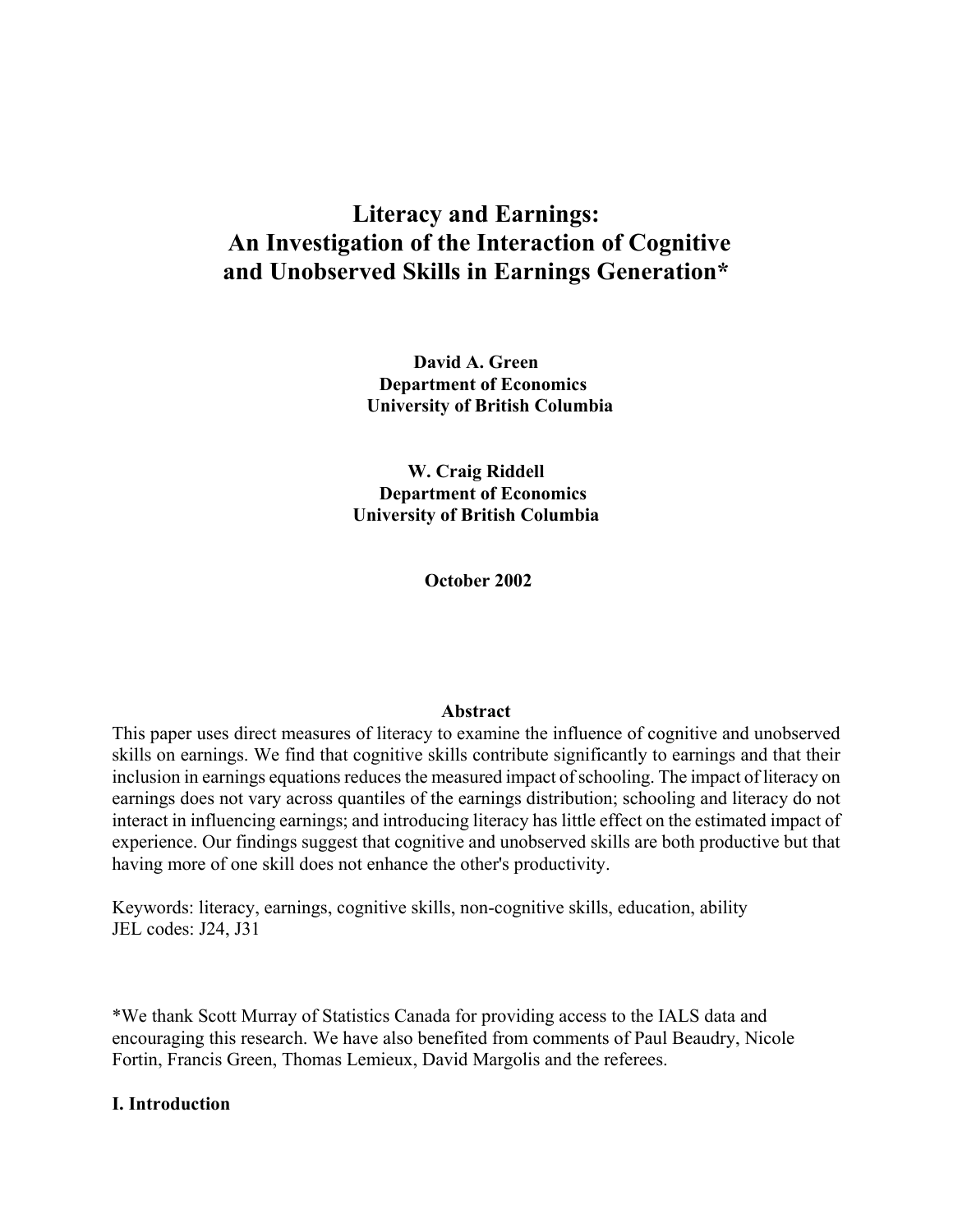The statement that developed countries are experiencing a fundamental technological change has acquired the status of accepted fact. The precise nature of the shift varies from description to description but all have in common the claim that newer technologies and forms of organization favour more skilled over less skilled workers (Katz and Autor, 1999). Typically, the skills regarded as being useful in interacting with new technologies seem to be cognitive. However, a long line of work argues that non-cognitive traits explain more of earnings variation than do cognitive skills (Bowles et al, 2001). Understanding which attributes have market value requires an investigation into the importance of various skills and how they interact in influencing earnings. This paper adds to the literature that introduces skill and ability measures into earnings equations to analyse the importance of cognitive and non-cognitive attributes. Our main contribution is to go beyond such studies to examine interactions between the skills measured in literacy tests and other, usually unobserved, attributes.

The key to our investigation is data containing a direct measure of literacy skills: the Canadian component of the International Adult Literacy Survey (IALS). The IALS contains standard labour force information along with scores from a literacy test. We argue that the survey design means that the scores capture literacy skills rather than abilities. Such data provide an opportunity to identify features of earnings determination that are typically only indirectly observed. To see this, consider a hedonic model with a set of productive attributes that generate earnings. Individual earnings are a function of the value placed by the labour market on each attribute and the quantities of skills possessed by the individual. Typically, we cannot observe the skills themselves, but only inputs to their production, such as educational attainment. Regression of earnings on these skill inputs then generates coefficients that reflect both the skill production functions and the way the skills are valued. However, if we can directly observe one or more skills, as is the case here, we can learn much about how that skill is produced and how it interacts with unobserved skills in earnings generation.

2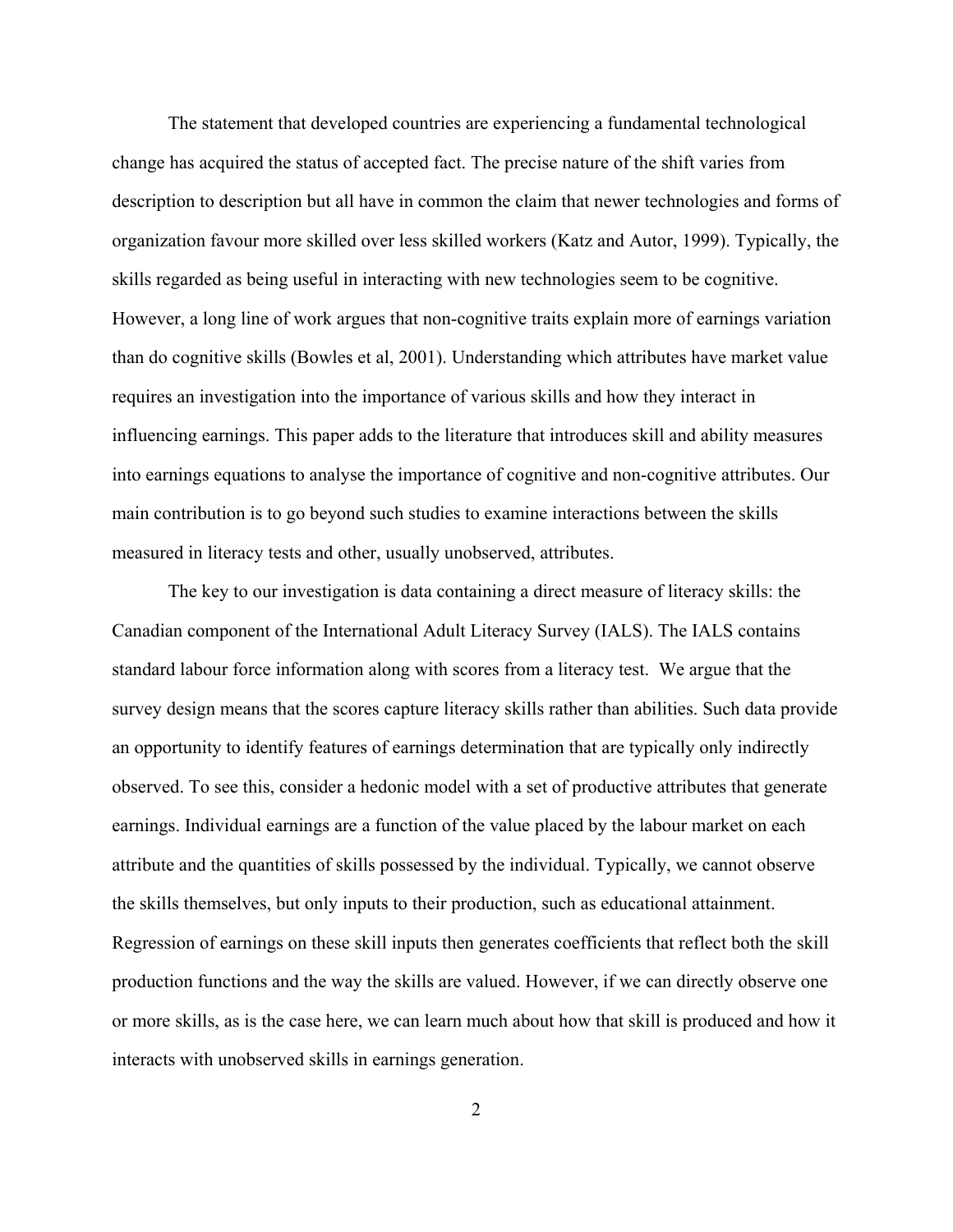Our approach is to implement quantile earnings regressions with and without literacy variables and then to use a hedonic earnings framework to relate estimates to statements about how skills interact. One key finding is that literacy has a large positive impact on earnings and its inclusion reduces the effect of schooling on earnings by about 30% at the median. We also find that: the impact of literacy on earnings does not vary across quantiles of the earnings distribution; the schooling-literacy interaction coefficient is near zero; the experience-literacy interaction coefficient is negative; and when literacy is introduced into an earnings equation the impact of experience on earnings changes very little. We find that schooling is of paramount importance in producing literacy skills while experience has no effect.

These results support a model in which cognitive skills interact with attributes created through experience in generating earnings but do not interact with other, potentially noncognitive, skills. Further, experience does not help generate cognitive skills and whatever it does help generate is a substitute for cognitive skills in earnings generation. Our findings suggest that investment in formal schooling is necessary for producing cognitive skills: they are not obtained as a by-product of work experience. At the same time, generating more cognitive skills will not enhance the impact of other, including non-cognitive, skills. Thus, policies that increase cognitive skills are not "silver bullets" that also enhance the productivity of other skills. Issues relating to cognitive skills and other earnings-related skills can be considered separately.

The paper is organized as follows. The next section sets out an interpretative framework and our estimating equations. Section 3 describes the data and section 4 presents the quantile earnings regressions. The fifth section interprets the regression results. Section 6 relates our findings to previous research. Section 7 concludes.

#### **II. Interpretative Framework**

This section sets out a simple framework linking worker skills and earnings. This framework is used to derive our estimating equations and to interpret the results. We distinguish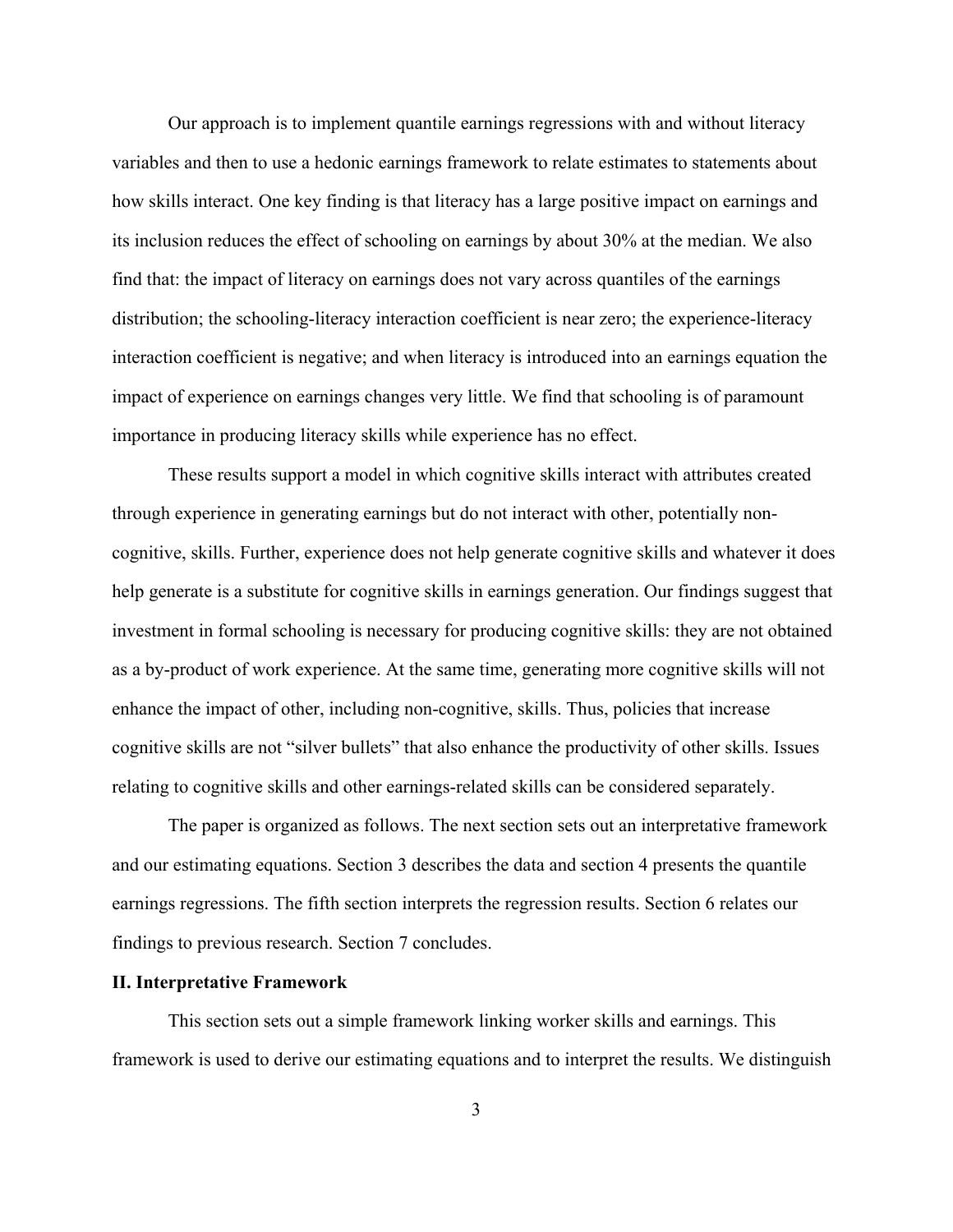between attributes or skills (personal characteristics that can be acquired and enhance individual earnings) and abilities (innate productive characteristics).<sup>1</sup>

Assume, for the moment, workers can possess three skills in varying amounts. We begin with three skills because this is the minimum required to capture the patterns in the data. Individual earnings are a function of the skills an individual possesses and puts into use:

1) 
$$
E_i = f(G_{1i}, G_{2i}, G_{3i}) + \varepsilon_i
$$

where  $E_i$  are earnings for individual i,  $G_{ki}$  is the amount of skill k that person i sells in the market, and  $\varepsilon_i$  is a disturbance term that is independent of skills. The disturbance term captures idiosyncratic events or measurement error in earnings. The earnings generation function could be interpreted as being derived from marginal product conditions related to a production function that is separable in other (non-skill) inputs or, at least in part, as representing worker capacities to capture rents from firms (Bowles et al, 2001). In the latter case, the f(.) function might vary by union status and region, though we will not consider these generalizations here. In any case, by characterizing the f(.) function, we can learn about the importance of the various skills and how they interact in earnings generation. To help focus ideas, we will think of  $G<sup>1</sup>$  as cognitive skills of the type measured in literacy tests,  $G^2$  as other skills not captured in such tests, and  $G^3$  as noncognitive characteristics such as persistence.

It will prove easier to work with a more specific form. We find that the data is well characterized by second order polynomials in observable variables. Thus we rewrite 1) as:<sup>2</sup>

1') 
$$
E_i = \gamma_0 + \gamma_{11} G_{1i} + \gamma_{21} G_{2i} + \gamma_{31} G_{3i} + \gamma_{12} G_{1i}^2 + \gamma_{22} G_{2i}^2 + \gamma_{32} G_{3i}^2
$$
  
+  $\delta_{12} G_{1i} G_{2i} + \delta_{13} G_{1i} G_{3i} + \delta_{23} G_{2i} G_{3i} + \varepsilon_i$ 

Estimates of the γ and δ parameters will tell us the contribution of various skills to earnings and whether the skills are complements or substitutes in generating earnings.

Characterizing f(.) would be relatively straightforward if we observed the skills,  $G_{ki}$ . Typically, however, we only observe the inputs to skill production functions represented as: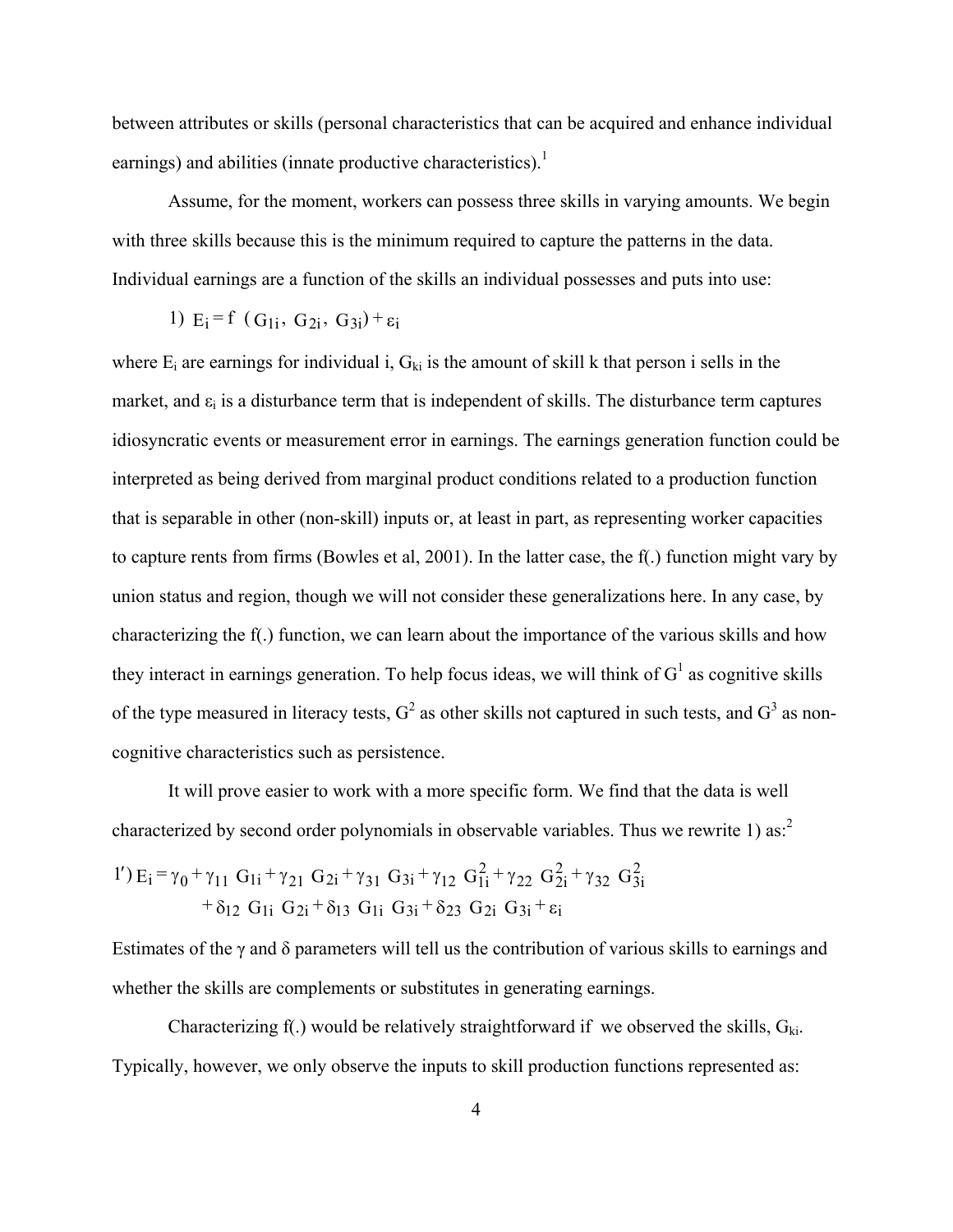2) 
$$
G_{ki} = h_k
$$
 (yrs<sub>i</sub>,  $exp_i$ ,  $\theta_{ki}$ )

where *k* indexes the skill, *yrs* corresponds to years of schooling, *exp* is years of work experience and  $\theta_k$  is an ability specific to the production of the *k*th skill.<sup>3</sup> Of course, an *h* function could be constructed such that a skill corresponds one for one with an ability. Note that we assume both that skills do not directly produce other skills and that abilities are specific to the production of particular skills. We discuss these assumptions below.

As before, discussion is simplified by considering a quadratic version:

2') 
$$
G_{ki} = \alpha_{ky1} yrs_i + \alpha_{ky2} yrs_i^2 + \alpha_{ke1} exp_i + \alpha_{ke2} exp_i^2 + \alpha_{k\theta1} \theta_{ki}
$$
  
+  $\alpha_{k\theta2} \theta_i^2 + \alpha_{kye} yrs_i * exp_i + \alpha_{ky\theta} yrs_i * \theta_{ki} + \alpha_{ke\theta} exp_i * \theta_{ki}$ 

where, the e, y and  $\theta$  subscripts on the  $\alpha$ 's correspond to experience, years of schooling and ability, respectively.

If skills are not observed, we obtain an estimating equation by substituting equation 2) into 1). This yields a reduced form specification for earnings as a function of schooling and experience. The ability variables are unobserved and included in the error term. Inspection of equations 1') and 2') shows that the coefficients in the reduced form earnings equation will consist of a combination of  $\gamma$ ,  $\delta$  and  $\alpha$  parameters. For example, the years-of-schooling coefficient becomes:

3) 
$$
\gamma_{11} (\alpha_{1y1} + \alpha_{1y\theta} \theta_{1i}) + \gamma_{21} (\alpha_{2y1} + \alpha_{2y\theta} \theta_{2i}) + \gamma_{31} (\alpha_{3y1} + \alpha_{3y\theta} \theta_{3i})
$$
  
+  $\delta_{12} (\alpha_{2y1} \alpha_{1y\theta} \theta_{1i} + \alpha_{1y1} \alpha_{2y\theta} \theta_{2i}) + \delta_{13} (\alpha_{3y1} \alpha_{1y\theta} \theta_{1i} + \alpha_{1y1} \alpha_{3y\theta} \theta_{3i})$ 

There are several points to note from this representative expression. First, with only reduced form coefficients to work with, we cannot, in general, infer how skills are generated or how they combine to influence earnings. Second, the coefficient on a covariate such as schooling reflects the combination of how that covariate contributes to production of each skill and how those skills contribute to earnings. Third, the coefficient is a function of unobserved abilities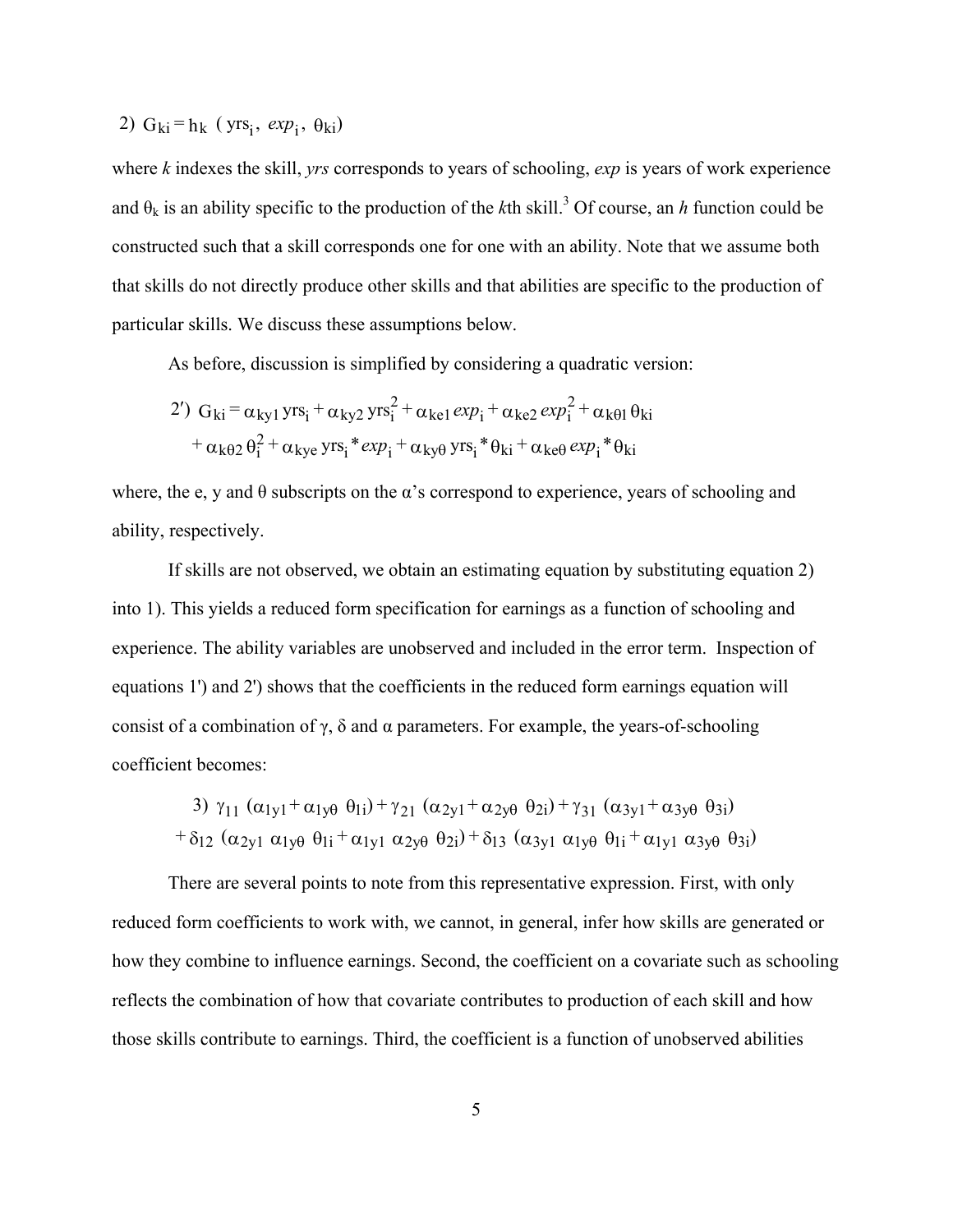$(\theta)$ 's). This means that some type of random coefficients estimator is appropriate. We use quantile regression because it provides an appropriate estimation approach that accommodates potential variation in returns to observable variables across different values of unobservable variables.

To see the value of quantile regression in this context, consider a non-parametric approach in which one divides the data into cells defined by education and experience. For each cell one could then calculate percentiles of the earnings distribution. Quantile regression reveals how the percentiles of those distributions change as we move from lower education cells to higher education cells. Now consider a model with a single type of ability that is monotonically related to earnings. In this situation, those with higher earnings in a given cell (i.e., those at a higher quantile conditional on education and experience) possess higher ability. Then, estimated education coefficients at different quantiles would correspond to returns to education for individuals with different levels of ability. These differences in returns tell us how ability and schooling interact in earnings generation. If no coefficients, apart from the intercept, vary across quantiles then we have a pure location model, which means the distributions of earnings, conditional on schooling and experience, are identical.

We are interested in what can be learned about the structure of the earnings and skill production functions when we observe one of the skills. Labelling the observed skill  $G_1$ , we obtain a quasi-reduced form earnings regression that includes the literacy score, experience and schooling. As before, the returns to the observable variables potentially vary with unobserved abilities and, thus, quantile regression is an appropriate estimation approach.

Our estimating equation corresponding to the quasi-reduced form function including  $G_1$ is of the form  $4$ :

4) 
$$
E_i = [\beta_{0j} + \beta_{1j} \text{ yrs}_i + \beta_{2j} \text{ yrs}_i^2 + \beta_{3j} \text{ exp}_i + \beta_{4j} \text{ exp}_i^2 + \beta_{5j} \text{ yrs}_i * \text{ exp}_i + \beta_{6j} \text{ G}_{1i} + \beta_{7j} \text{ G}_{1i}^2 + \beta_{8j} \text{ G}_{1i} * \text{ yrs}_i + \beta_{9j} \text{ G}_{1i} * \text{ exp}_i + \omega_j \text{ pedn}_i] + v_{ij}
$$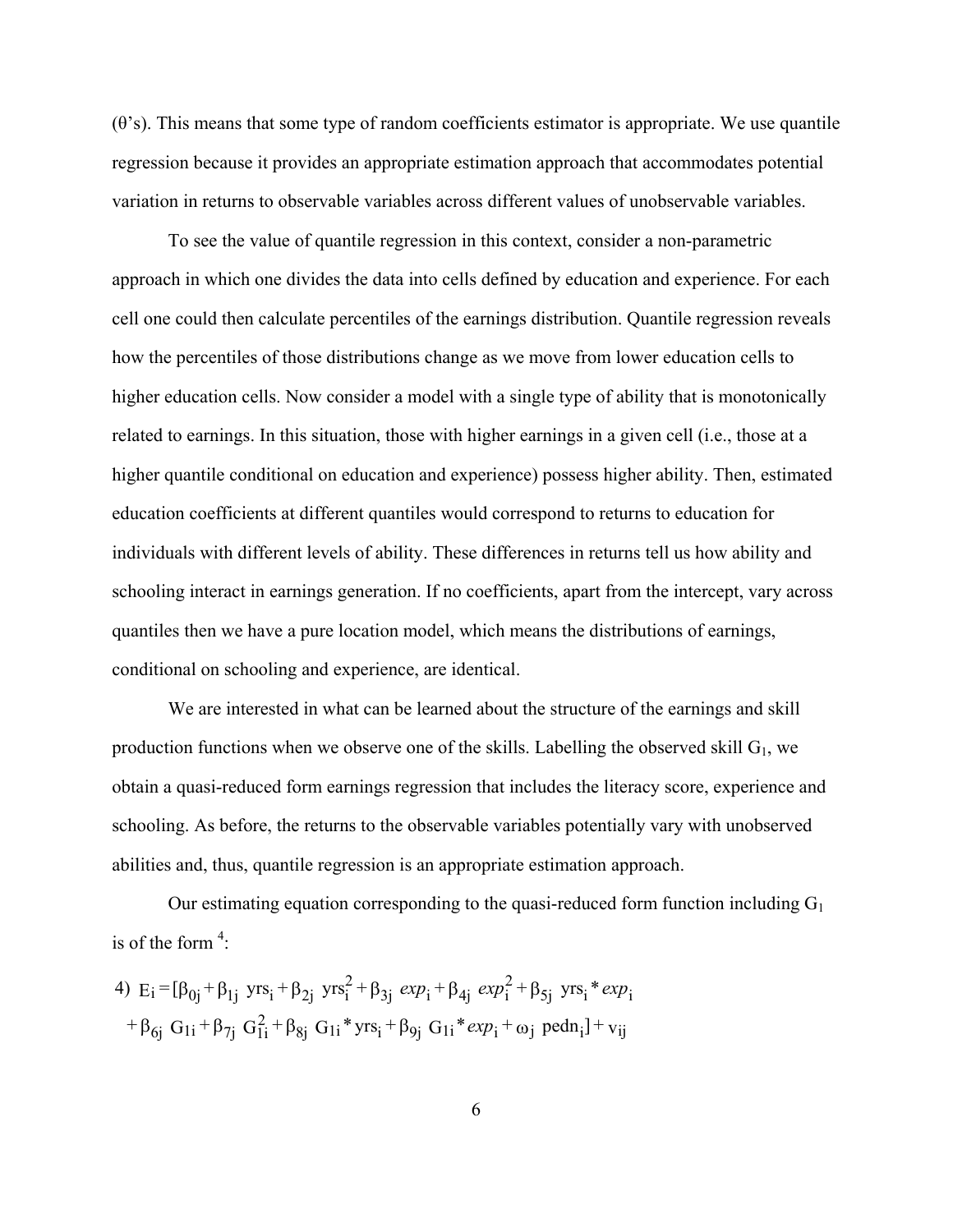where j indexes the quantile,  $G_{1i}$  corresponds to our measure of literacy, pedn<sub>i</sub> is a vector of parental education variables, the  $\beta$ 's are scalar parameters,  $\omega$  is a parameter vector, u is an error term, and the term in square brackets is the jth conditional quantile of earnings. Notice that the parameters are allowed to vary across quantiles to capture interactions between unobserved ability terms and observables.

# **III. Data**

We use the IALS, an innovative survey carried out in several countries during 1994-98. The IALS includes standard questions on demographics and labour force behaviour, but also measures literacy in three domains: Prose, Document and Quantitative. Perhaps most important, IALS did not just measure abilities in mathematics and reading but assessed capabilities in applying skills to everyday activities. Thus, Prose questions assess skills ranging from identifying recommended dosages from instructions on an aspirin bottle to using "an announcement from a personnel department to answer a question that uses different phrasing from that used in the text." Document questions assess capabilities to locate and use information in various forms, and range from identifying percentages in categories in a graph to assessing an average price by combining several pieces of information. The Quantitative component ranges from simple addition of information on an order form to calculating the percentage of fat-based calories in a Big Mac based on a nutritional table. Thus, the questions are related to problemsolving and implementation of skills in daily activities and are intended not just to elicit abilities in answering current questions but adaptability to other contexts (Statistics Canada, 1996). This point is important for the interpretation of our results. We emphasize that these skills are essentially cognitive in nature.

Our data comes from the 1994 Canadian IALS that sampled 5660 individuals over age 16. We are interested in characterizing earnings in post-schooling, pre-retirement employment since jobs taken while in school or after retirement may not make full use of individuals' skills.

7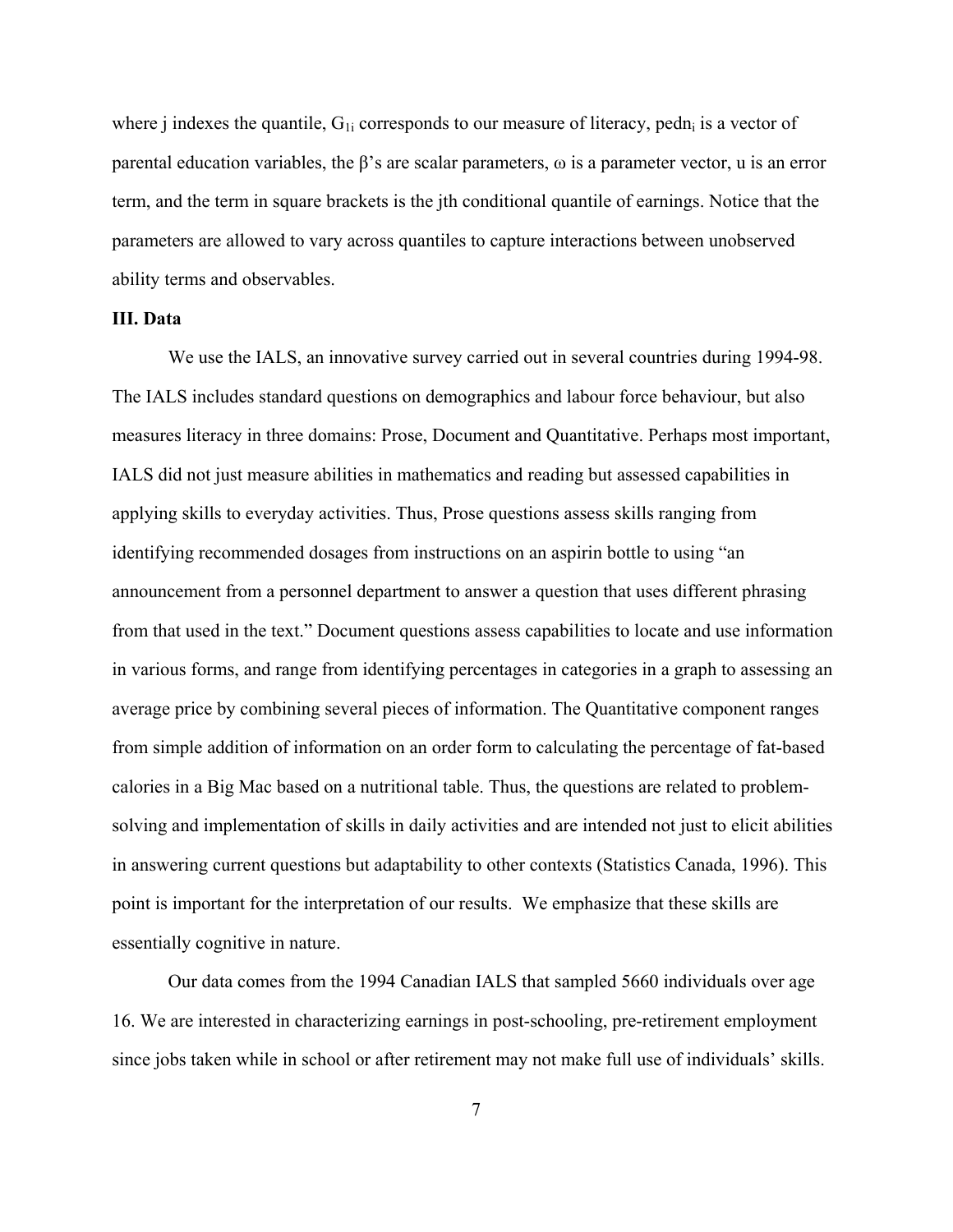Thus we exclude students, the retired, and those who didn't work during the previous year. We also eliminated observations without reported earnings or years of education. Our earnings measure is annual earnings because survey questions about weeks and hours worked did not refer to the same period as the earnings question. Thus, we had no confidence in constructed weekly or hourly wages. However, our framework relates to skill prices so we prefer an earnings measure that does not reflect variation in hours of work. For that reason, we restrict our sample to full-year/full-time non-self-employed workers. Finally, we focus only on males since measuring experience is problematic for females. This leaves a sample of 646 FYFT male paid workers. To ensure results are representative of employed men, all estimates use the sample weights.

In preliminary analysis we worked with the Document, Prose and Quantitative test scores separately in hopes of identifying the impacts of different cognitive skills. However, we found strong collinearity among them and were unable to estimate separate effects for the three skill types.<sup>5</sup> Further, a principal components analysis indicated that the first principal component of the three test scores placed equal weight on all three and accounted for over 93% of the variance. Thus, a simple average of the three scores captures much of the information available and this is what we use in the estimations reported here.

Descriptive statistics are reported in our working paper (Green and Riddell, 2002). The literacy score (measured on a 0 to 500 scale) has a mean of 297, and a range of 72 to 443.

One shortcoming of the data is the lack of useful instruments to address potential biases arising from correlations between  $G_{1i}$  and yrs<sub>i</sub> and unobserved ability. In Green and Riddell (2002), we discuss the merits of potential instruments. We decided it was preferable not to use instruments rather than to force results out of bad ones. Later we discuss the conditions under which our estimates can be interpreted as providing information on causal relationships.

## **IV. Estimation Results**

8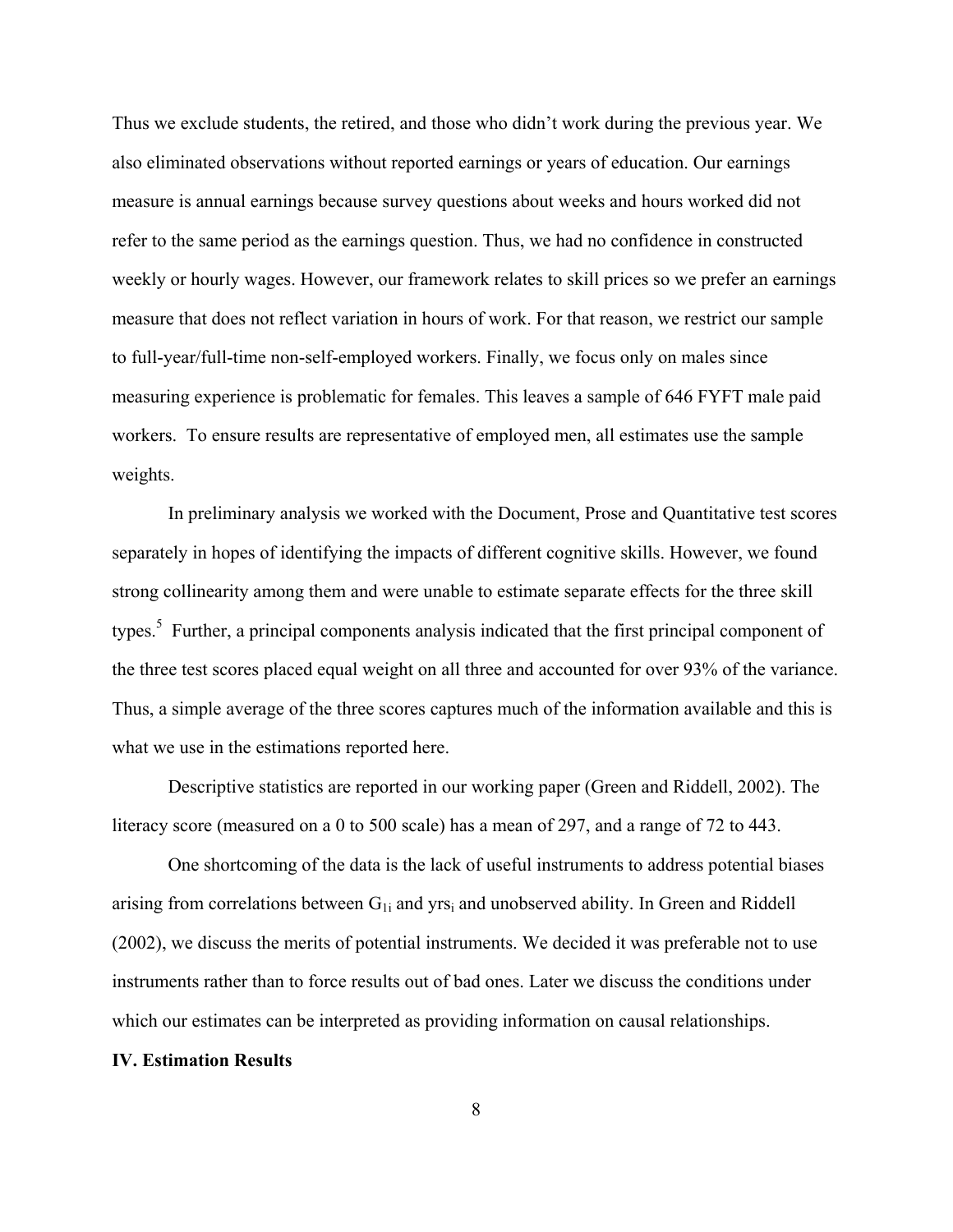We begin by estimating quantile regressions at the  $10^{th}$ ,  $25^{th}$ ,  $50^{th}$ ,  $75^{th}$  and  $90^{th}$ percentiles. The goal is to implement standard human capital earnings equations, examining how results change when we introduce literacy skills.

We first regressed log annual earnings on a quadratic in years of schooling, a quadratic in experience (age - years of schooling - 6), the interaction between schooling and experience, and dummy variables for parental education.<sup>67</sup> Apart from inclusion of parental education, our specification is very similar to that in Buchinsky's (1997) investigation of US male earnings.

Given the squared and interaction terms in this specification, the size of the crucial schooling and experience derivatives are difficult to see from the regression results. Rather than showing the estimated coefficients (which are reported in Green and Riddell, 2002), Table 1 presents estimates of these derivatives evaluated at various experience and schooling levels. One point worth noting about the underlying coefficient estimates is that a test of whether the earnings distribution can be described with a pure location model (i.e., of the restrictions that the coefficient vector, apart from the intercept, is constant across quantiles) resoundingly rejects the associated restrictions.<sup>8</sup>

The results in Table 1 show that schooling impacts are lower at higher schooling levels, which reflects negative schooling squared terms in the underlying coefficients. At low experience levels, we find an inverted U-shaped pattern in the schooling derivatives, with lower derivatives at the 10<sup>th</sup> and 25<sup>th</sup> percentiles, considerably higher derivatives at the 50<sup>th</sup> and 75<sup>th</sup> derivatives, and lower derivatives again at the  $90<sup>th</sup>$  percentile. The pattern at higher experience levels varies with education reflecting a negative schooling-experience interaction term in the underlying regressions. For men with 12 years of education and 25 years of experience, the schooling derivative is quite constant across quantiles up to the  $75<sup>th</sup>$  percentile but is lower at the 90<sup>th</sup> percentile. For men with 16 years of schooling, the derivative declines continuously across quantiles, reaching a value that is both economically and statistically insignificant at the  $90<sup>th</sup>$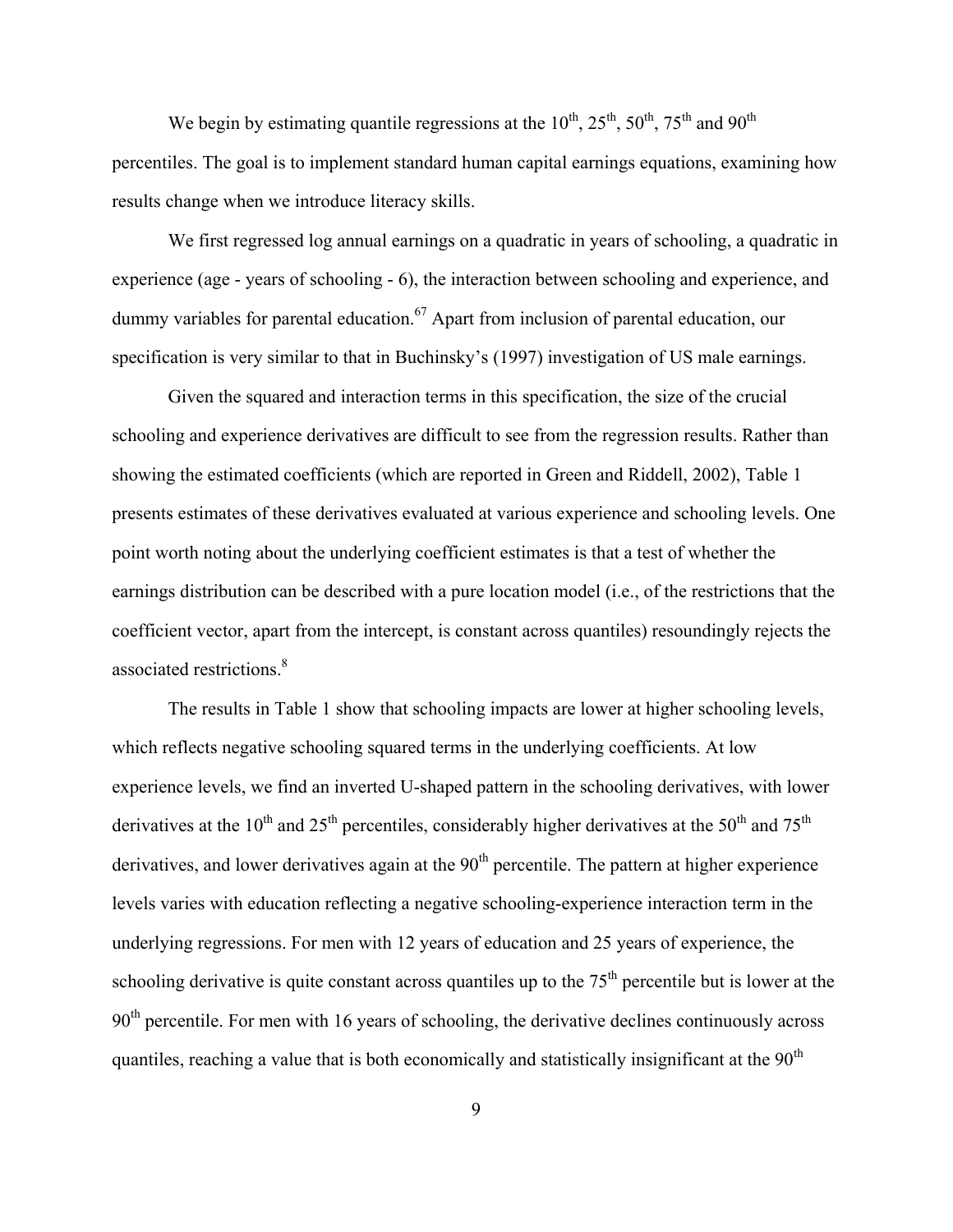percentile. Finally, the magnitudes of the estimates are similar to those in the previous literature. For example, Buchinsky (1997) finds a schooling derivative of .136 at the  $50<sup>th</sup>$  percentile for males with 12 years of schooling and 5 years of experience. The estimates obtained at the median are also similar to those found in the large literature using mean regression techniques. The similarity to earlier results indicates that our sample is not unusual and, so, can be used as a basis for reinterpreting results from studies that do not include literacy.

Previous authors have also found heterogeneity in returns to education across the earnings distribution. Buchinsky(1997) finds returns to education that rise across quantiles for all experience groups. Arias et al. (2001) estimate similar quantile regressions using US twins data and incorporating approaches to address endogeneity. With non-IV estimation, they find that the coefficient on education rises from the  $10<sup>th</sup>$  to the 50<sup>th</sup> percentile but does not change across the upper portion of the distribution. When using instruments to address measurement error and twins status to address ability bias, their estimated schooling coefficients appear relatively similar across the distribution but are not very precisely estimated in the tails.

The estimated returns to experience are also reasonable. In general, these are declining in experience and are lower in the upper half of the distribution.

We now turn to the effects of introducing literacy. Table 2 presents results from median regressions using various specifications incorporating literacy controls. We estimated similar specifications at all 5 quantile values. Although not reported to conserve space, all those investigations lead to the same conclusions. Column 1 contains the results at the median using the specification underlying Table 1. In column 2, we introduce the literacy score.<sup>9</sup> Adding this variable leads to a reduction in the derivative of log earnings with respect to education. The derivative (evaluated at 12 years of schooling and 15 years of experience) falls from .102 in the first column specification to .066 when the literacy variable is included: a reduction of 36%. This suggests both that literacy skills play an important role in the returns to education and that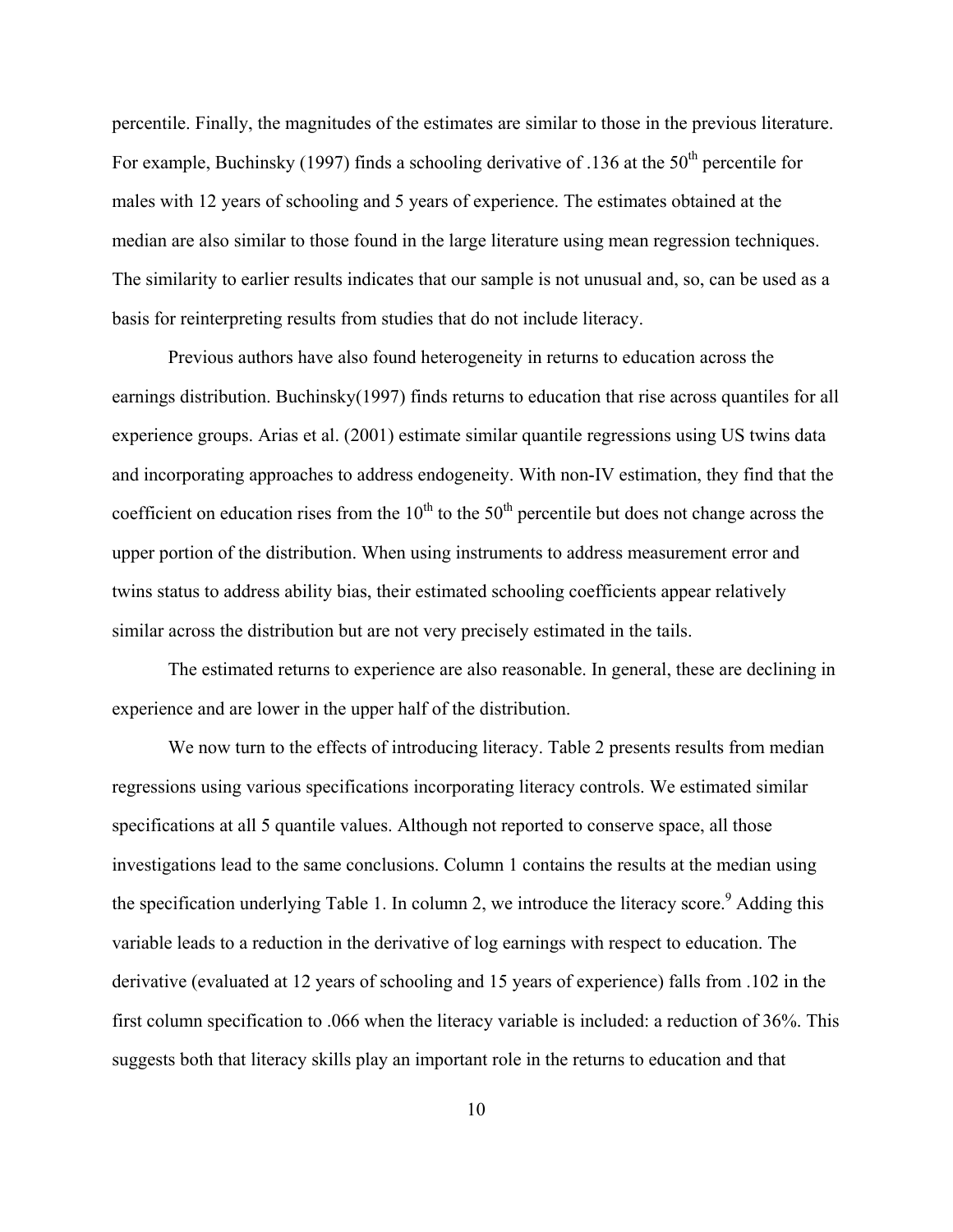education has a substantial impact on earnings beyond the impact related to production of literacy skills. In contrast, the coefficients on experience variables are virtually unchanged when literacy is introduced. Finally, the direct impact of literacy skills on earnings is substantial. A 20 point increase in the average literacy score (the equivalent of about 1/3 of a standard deviation in the literacy score distribution) has an impact equivalent to approximately an extra year of schooling.

The third column introduces interactions of literacy skills with experience and schooling. Key results are: the interaction of schooling and literacy is statistically insignificant; the interaction of experience and literacy is small but statistically significant; and the interaction of schooling and experience essentially falls to zero and is not significant. This latter change suggests that the significant interaction of schooling and experience in earlier specifications is actually picking up the interaction of literacy skills and experience.<sup>10</sup> Column 4 contains our preferred specification, which includes the interaction of the literacy score with experience but drops the other (insignificant) interactions. In this specification, the schooling derivative evaluated at 12 years of education is .070 while the literacy score derivative evaluated at 15 years of experience is .003. Again, the literacy effect is substantial.

Table 3 reports results from quantile regressions using our preferred specification. Here one can see that results are broadly comparable across quantiles. Table 4 contains schooling, experience and literacy score derivatives similar to those in Table1. Comparing the schooling derivatives in Table 4 to those evaluated at 15 years of experience (a middle value) in Table 1 shows that introducing literacy generates much larger declines in the schooling derivative at the top of the earnings distribution than the bottom. In particular, the schooling derivative (at 12 years of schooling and 15 years of experience) falls by  $21\%$  at the  $10<sup>th</sup>$  percentile but by 58% at the  $90<sup>th</sup>$  percentile. The schooling derivative at the  $90<sup>th</sup>$  percentile for workers with 16 years experience falls to zero once literacy skills are included. At 12 years of schooling, the net impact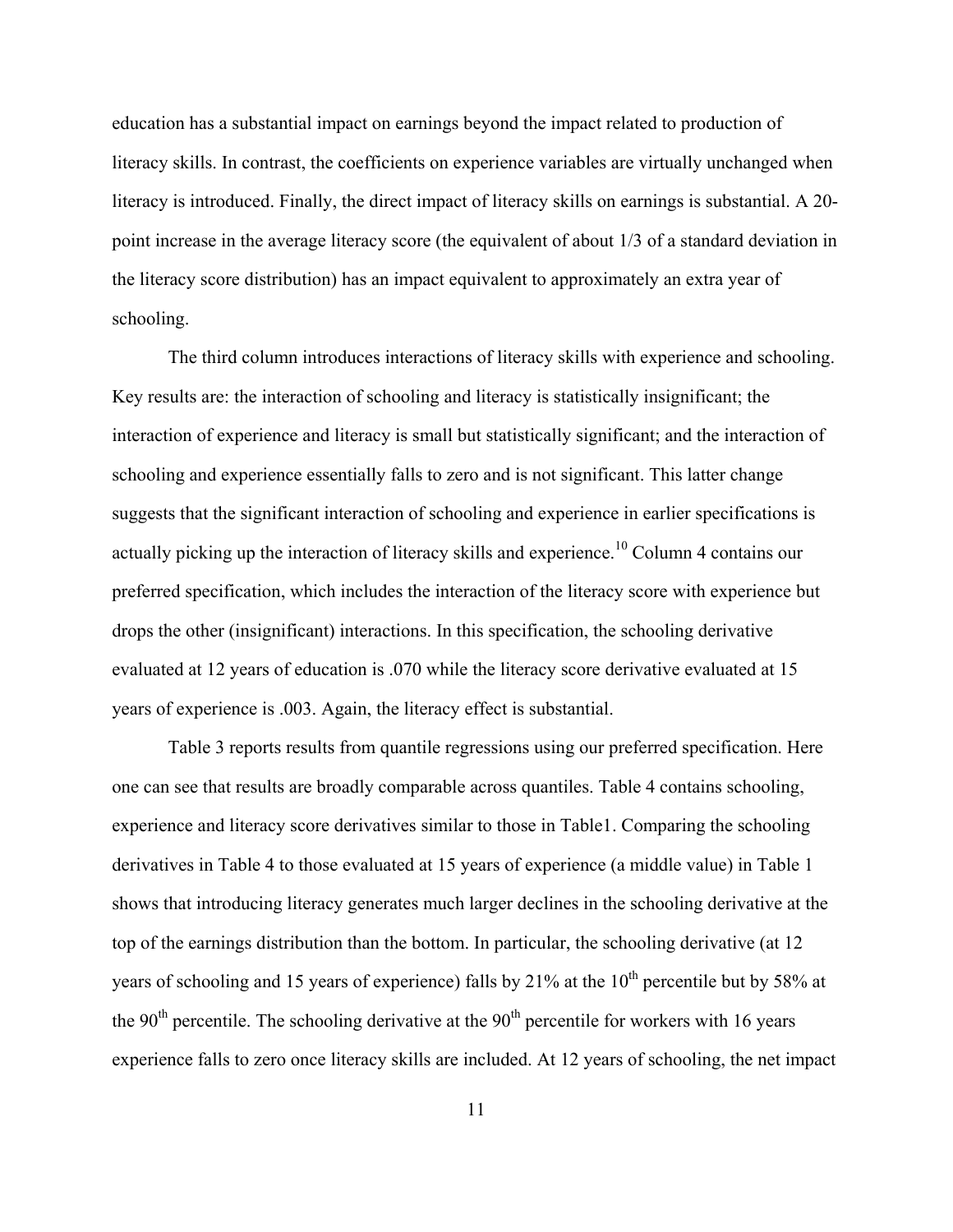of introducing literacy is a set of schooling derivatives that are nearly constant up to the  $75<sup>th</sup>$ percentile and then decline in the upper tail of the distribution. In terms of experience, the derivatives reported at 15 years of experience in Table 4 are very similar to those for 15 years of experience and 12 years of education in Table 1. Thus, introducing literacy changes the experience derivatives very little. Perhaps the most interesting result in Table 4 is that the derivatives with respect to the literacy score are remarkably similar across quantiles. This is not surprising once one examines the coefficients on the literacy score and literacy-experience interaction in Table 3. Both sets of coefficients are very similar across quantiles. A test of whether these two sets of coefficients are constant across quantiles does not reject the null hypothesis at conventional significance levels.<sup>11</sup> The experience derivatives also exhibit considerable similarity across quantiles, though not as strong as the literacy derivatives. A test for whether the coefficients on experience, experience squared and the experience-literacy score interaction do not change across quantiles fails to reject the restriction of constancy.<sup>12</sup>

In Green and Riddell (2002) we also present results from a mean regression of the literacy score on observed inputs to skill production: schooling, experience, and parental education. The key results are that years of education play a very strong role in determining literacy, though that is tempered by a strong negative quadratic term coefficient. Parental education plays some role in determining literacy, though not a particularly strong or statistically well-defined role. This fits with Charette and Meng(1998)'s finding, using an earlier Canadian literacy survey, that impacts of family background on literacy fade to unimportance once education is included in a regression. Finally, the effects of experience are both economically insubstantial and statistically insignificant. It appears that literacy is generated from formal schooling, and to some extent parental input, but not from labour market experience. This implies that whatever skills are acquired through experience, they are not the type of cognitive skills captured even on a literacy test that focuses on capabilities in everyday tasks.

12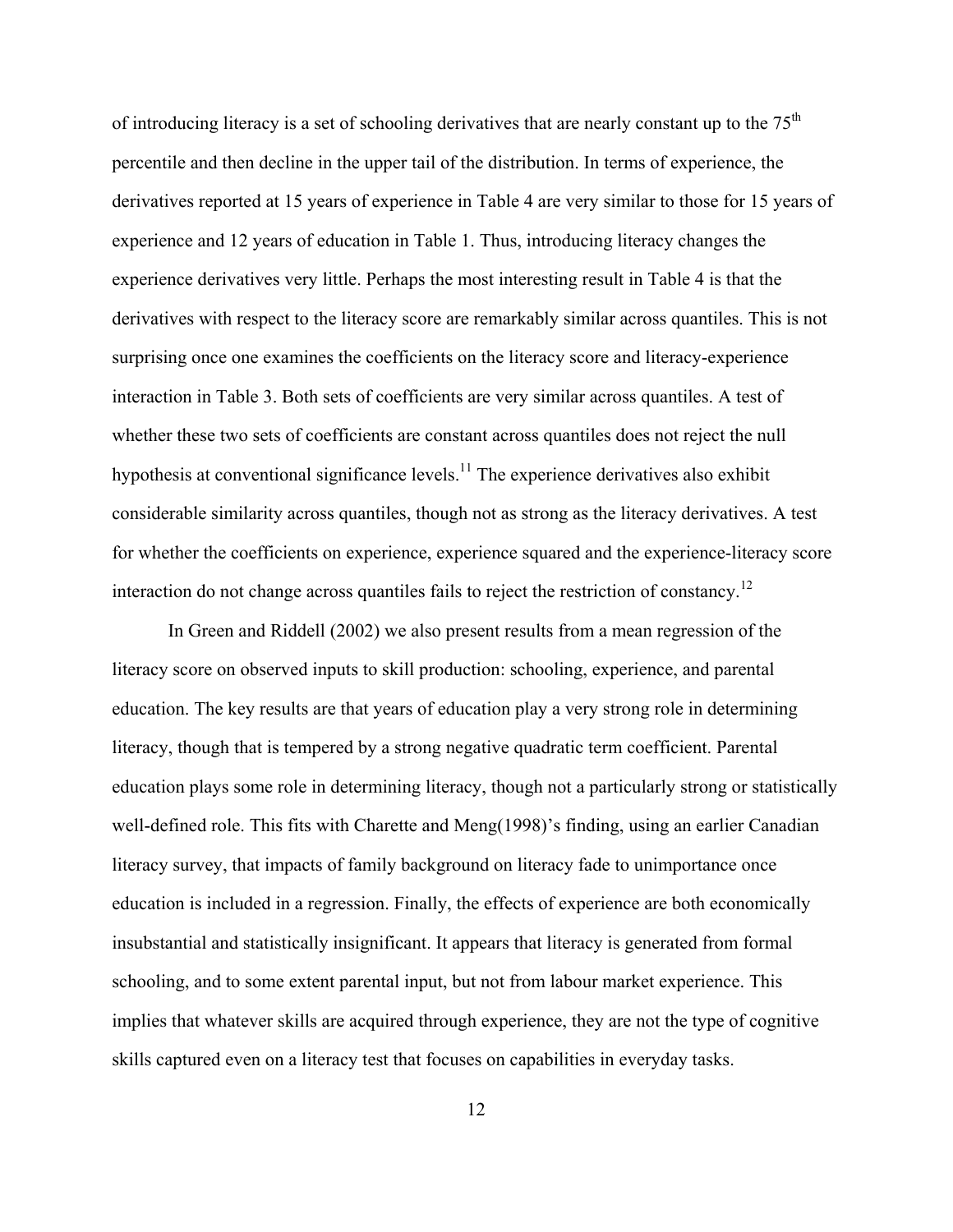#### **V. Interpreting the Earnings Regression Results**

In this section, we use the estimation results to put restrictions on the functions in equations 1) and 2). Being able to observe one of the attributes allows us to make statements not only about its relation to earnings but also about how other attributes are generated and how they interact in influencing earnings. We will put the discussion in terms of the parameters in 1') and 2') but the conclusions apply to more general functions. Moving through our results sequentially we find the following.

i) The coefficients on  $G_{1i}$  are large and statistically significant. This means  $\gamma_{11}$  is non-zero, i.e., cognitive skills directly determine earnings.

ii) The coefficients on  $G_{1i}^2$  are not significant. This implies  $\gamma_{12} = 0$ .

iii) Even after controlling for literacy, the parameters related to schooling and schooling squared are large and statistically significant. This result means that  $G_{2i}$  and/or  $G_{3i}$  influence earnings (i.e., some combination of  $\gamma_{21}$ ,  $\gamma_{22}$ ,  $\gamma_{31}$  and  $\gamma_{32}$  are non-zero) and that schooling helps produce these skills (i.e., some combination of ( $\alpha_{kyl}$ ,  $\alpha_{kyl}$ , and  $\alpha_{kyl}$  k=2,3, are non-zero).

iv) Even after controlling for  $G_{1i}$ , the parameters related to experience and experience squared are large and statistically significantly. This implies that  $G_{2i}$  and/or  $G_{3i}$  generate earnings and that experience is an input into producing these skills (i.e., some combination of  $\alpha_{\text{kel}}$ ,  $\alpha_{\text{ke2}}$ , and  $\alpha_{\text{ke}\theta}$ , k=2,3, are non-zero).

v) The coefficients on the literacy-experience interaction are significantly different from zero. This means that  $\delta_{12}$  and/or  $\delta_{13}$  does not equal zero and that whichever is non-zero corresponds to the interaction of  $G_{1i}$  and a skill that is produced at least partly with experience. For example, if  $\delta_{12} \neq 0$  then  $G_{2i}$  is produced in part with experience.

vi) The coefficients on the literacy-schooling interaction are small and insignificant. This could arise if schooling does not produce any other skill. But, as discussed above, schooling does help produce at least one other skill. For the literacy-schooling interaction to be zero in that situation,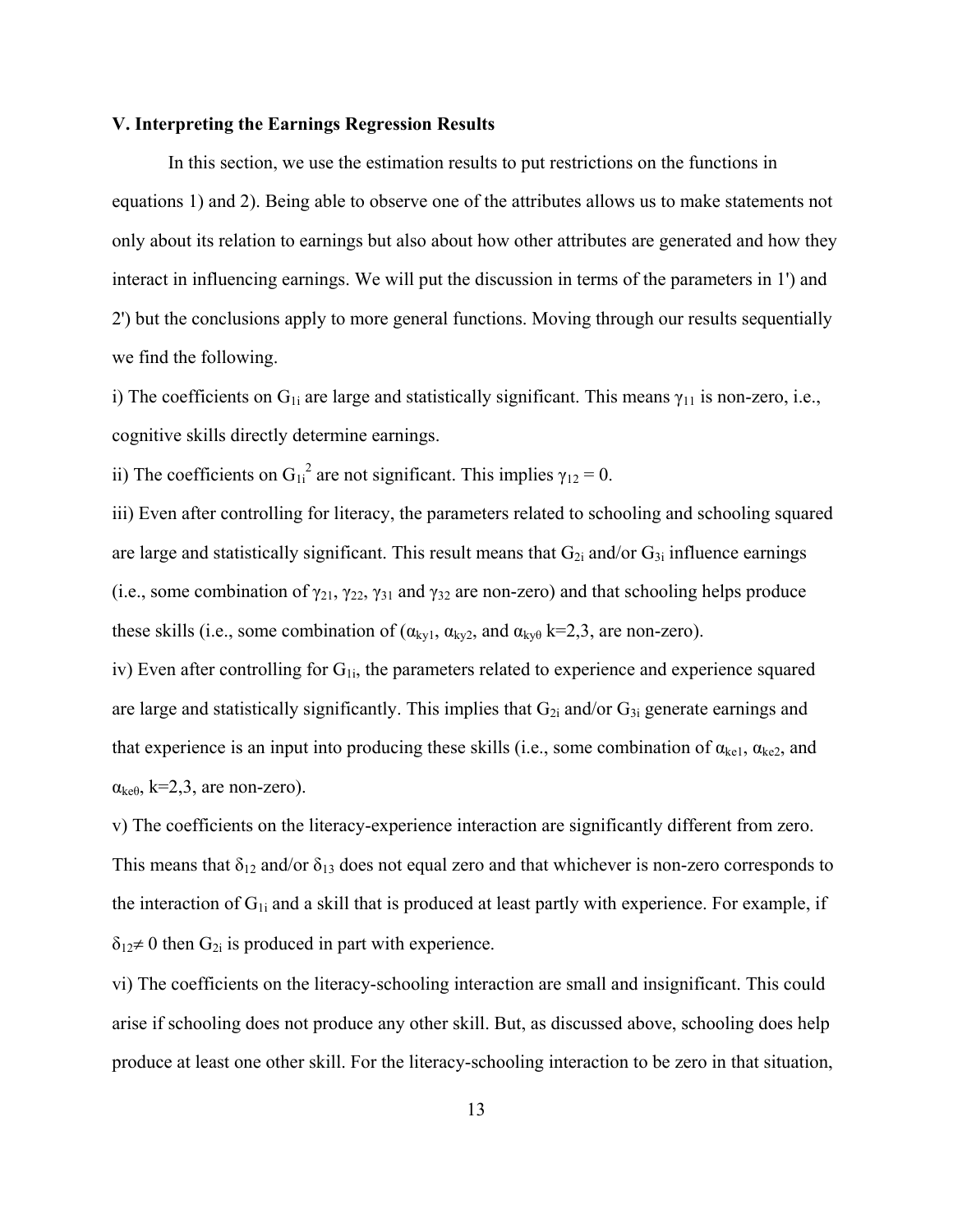literacy and the skill produced using schooling must not interact in earnings generation. For example, if schooling helps produce  $G_{3i}$  then  $\delta_{13}=0$ . From v) we know that we need one skill (which we will arbitrarily call  $G_{2i}$ ) that is a function of experience and that interacts with  $G_{1i}$  in earnings generation ( $\delta_{12} \neq 0$ ). But with  $\delta_{12} \neq 0$ ,  $G_{2i}$  must not be produced using schooling otherwise the interactions of  $G_{1i}$  and schooling would be non-zero. Thus, for all of these results to hold, we require at least two skills in addition to  $G_{1i}: G_{2i}$  which is a function of experience but not of schooling and which interacts with  $G_{1i}$ ; and  $G_{3i}$  which is produced with schooling and does not interact with  $G_{1i}$ . Note  $G_{3i}$  may be a function of experience. These arguments imply:  $\delta_{12} \neq 0$ ,  $\delta_{13}=0$ ,  $\alpha_{2y1}=\alpha_{2y2}=\alpha_{2y\theta}=0$ , some combination of  $\alpha_{2e1}$ ,  $\alpha_{2e2}$ , and  $\alpha_{2e\theta}$  are not zero, and some combination of  $\alpha_{2v1}$ ,  $\alpha_{2v2}$  and  $\alpha_{2v\theta}$  are not zero.

vii) The coefficients on the schooling-experience interaction are small and insignificant. This implies that schooling and experience must not interact in producing  $G_{2i}$  and  $G_{3i}$ , i.e.,  $\alpha_{2ey} = \alpha_{3ey}$  $= 0$ . It also means that there cannot be a higher order term in  $G_{3i}$ , since such a term would imply an interaction between schooling and experience (thus,  $\gamma_{32} = 0$ ). Further, since we have shown that  $G_{2i}$  is a function of experience and  $G_{3i}$  is a function of schooling, the lack of a schoolingexperience interaction implies that  $G_{2i}$  and  $G_{3i}$  do not interact (i.e,  $\delta_{23} = 0$ ).

viii) The fact that the derivative of earnings with respect to literacy does not vary across quantiles implies that  $G_{1i}$  does not interact with an unobserved ability,  $\theta$ , in generating earnings. This has several implications. First, it means that  $G_{2i}$  is not produced using  $\theta$  because  $G_{1i}$  and  $G_{2i}$ interact in earnings generation. Second,  $G_{3i}$  may be produced using an unobserved  $\theta$ , since  $G_{1i}$ does not interact with  $G_{3i}$ . Thus,  $G_{1i}$  only interacts with a skill that is generated solely by experience. It does not interact with unobserved ability or skills that derive from unobserved ability. This means that cognitive skills do not enhance returns to other skills or vice versa. They are substitutes for skills created purely from experience but that is their only interaction. ix) The experience derivatives are also constant across quantiles. This cannot further restrict how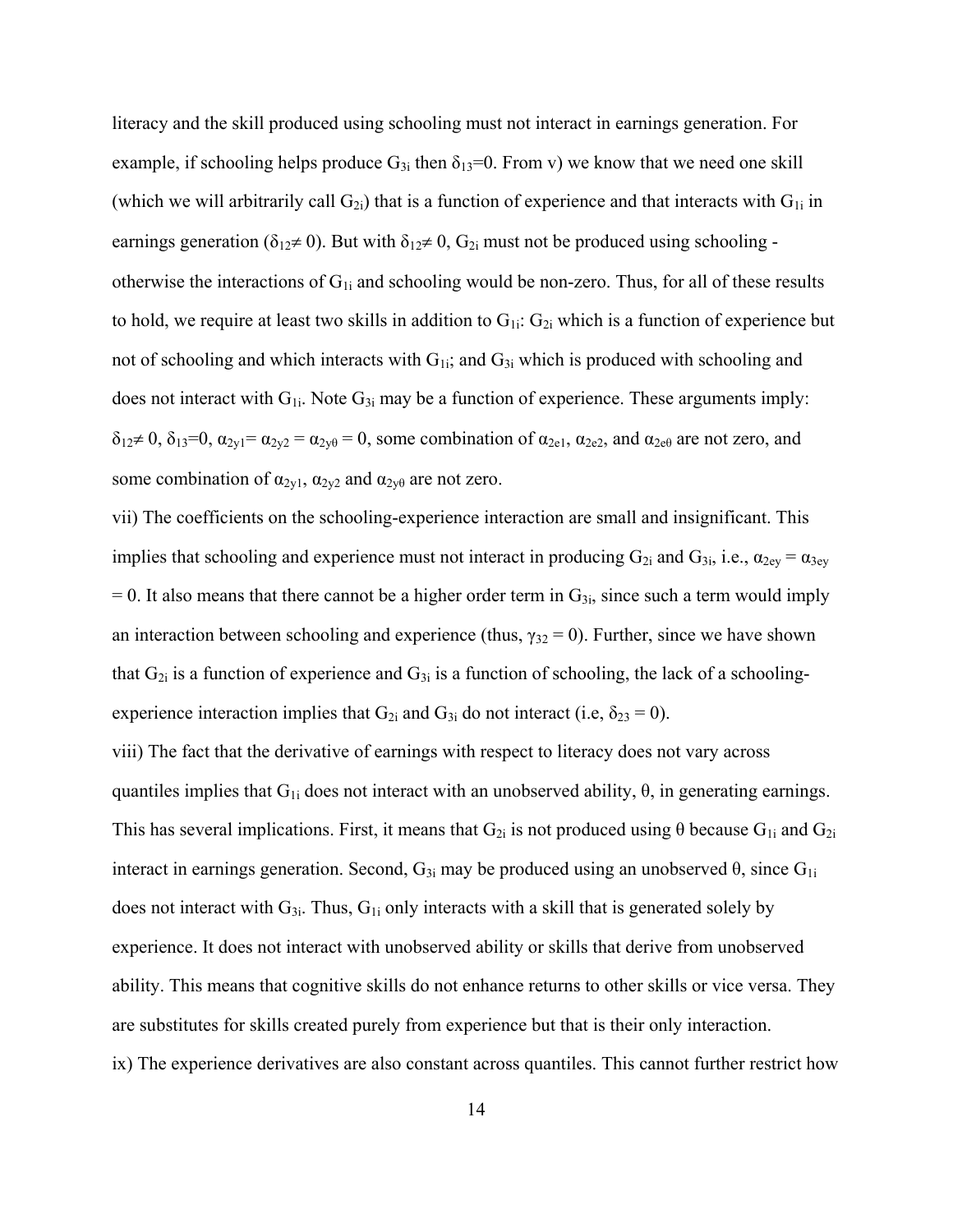$G_{2i}$  is produced since it depends only on experience. However, it does place restrictions on production of  $G_{3i}$ . In particular, experience and unobserved ability must not interact in the production of  $G_{3i}$ .

x) Estimates from regressing literacy on potential determinants show that schooling is an important input. On the other hand,  $G_{1i}$  is not produced using experience.<sup>13</sup>

Taking all of these points and applying them to equations 1') and 2'), we arrive at an implied set of earnings and attribute generation functions that are consistent with the reduced form patterns in the data::

5) 
$$
E_i = \gamma_0 + \gamma_{11} G_{1i} + \gamma_{21} G_{2i} + \gamma_{31} G_{3i} + \gamma_{22} G_{2i}^2 + \delta_{12} G_{1i} G_{2i} + \varepsilon_i
$$
  
\n6a)  $G_{1i} = \alpha_{1y1} yrs_i + \alpha_{1y2} yrs_i^2 + \alpha_{101} \theta_{1i} + \alpha_{102} \theta_{1i}^2 + \alpha_{1y0} yrs_i^* \theta_{1i}$   
\n6b)  $G_{2i} = \alpha_{2e1} exp_i + \alpha_{2e2} exp_i^2$   
\n6c)  $G_{3i} = \alpha_{3y1} yrs_i + \alpha_{3y2} yrs_i^2 + \alpha_{3e1} exp_i + \alpha_{3e2} exp_i^2 + \alpha_{301} \theta_{3i} + \alpha_{302} \theta_{3i}^2 + \alpha_{3y0} yrs_i^* \theta_{3i}$ 

or, stating the earnings generation function more generally:

7) 
$$
E_i = f_a
$$
 (G<sub>1i</sub>(yrs<sub>i</sub>, θ<sub>1i</sub>), G<sub>2i</sub>(exp<sub>i</sub>)) + f<sub>b</sub>(G<sub>3i</sub>(h<sub>3a</sub>(yrs<sub>i</sub>, θ<sub>3i</sub>) + h<sub>3b</sub>(exp<sub>i</sub>)) + ε<sub>i</sub>

where the expression for  $G_{3i}$  denotes that to the extent that experience enters the production of  $G_{3i}$ , it must do so in an additively separable manner relative to ability and schooling. Equation 7) is the most parsimonious specification consistent with the reduced form patterns revealed in the quantile regressions. Thus, we argue that one needs at least three skills to capture the observed patterns. There may be more than three relevant skills but even in that case, one still needs a specification in which  $G_{1i}$  and  $G_{2i}$  are separable from other skills. Further, the other skills need to be separable functions of experience. Thus, one can interpret  $f<sub>b</sub>($ ) as representing the contribution of all skills other than literacy and a skill generated solely from experience.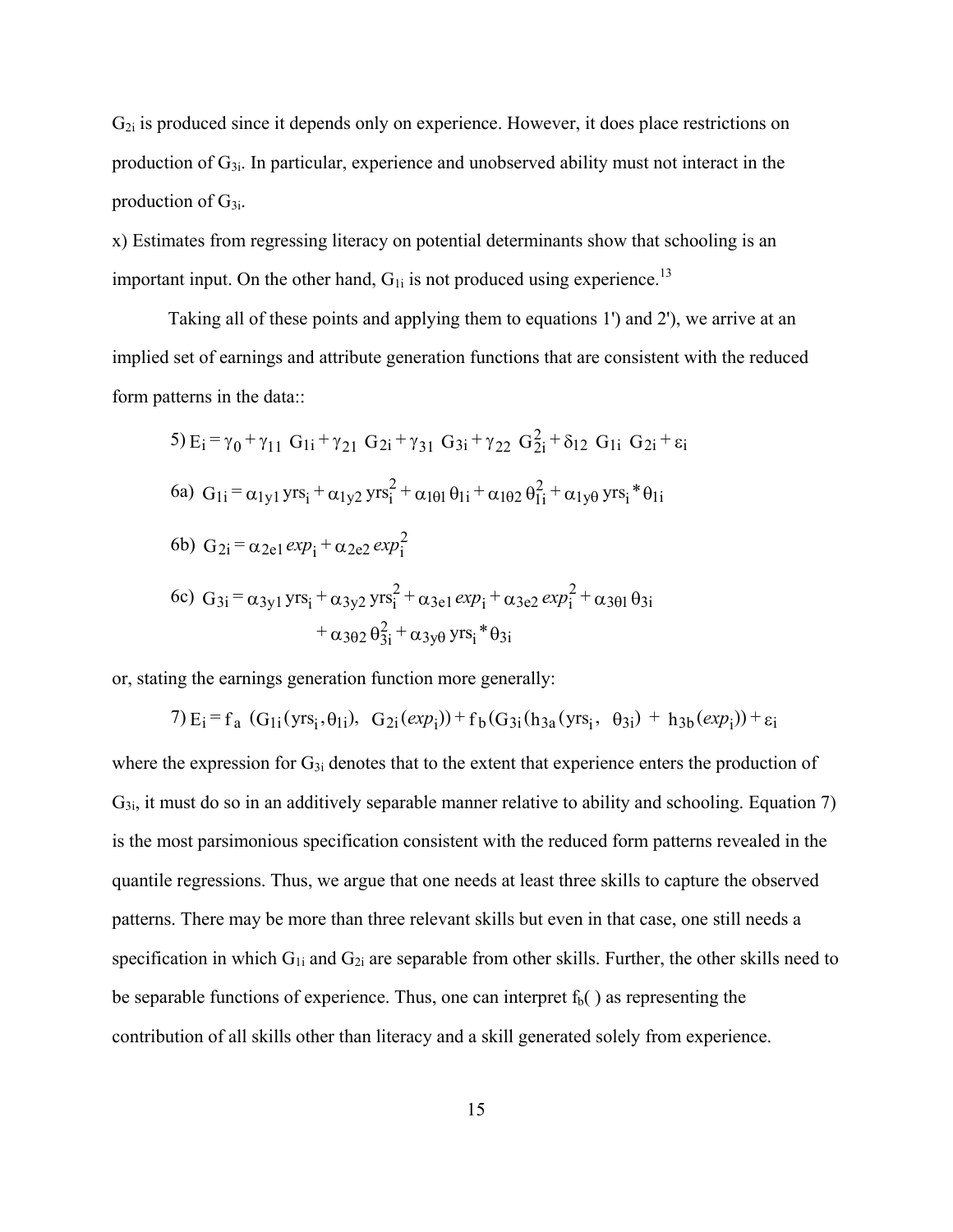Equation 7) points to several interesting conclusions. Most importantly, it says that with the exception of one attribute generated solely from experience, cognitive skills do not interact with other attributes in earnings generation. Other attributes such as beauty (Hamermesh and Biddle, 1994) and leadership skills (Kuhn and Weinberger, 2000) may influence earnings but their contributions are not enhanced by additional literacy. Literacy skills are not a silver bullet that contribute directly to earnings and increase returns to other attributes.

The results also indicate that literacy skills are generated with schooling not experience. Thus, policies aimed at improving cognitive skills should focus on formal schooling. Policies designed to increase work experience can lead to earnings growth but they will not lead to greater cognitive skills in the workforce. More generally, the results imply a need for separate approaches for generating various skills: schooling is needed for cognitive skills; experience alone is an input into one attribute; and whatever creates the remaining attributes does not enhance returns to either the experience-based attribute or cognitive skills.

The results suggest an interesting and complicated role for experience. Experience does not help generate literacy and does not interact substantially with the non-cognitive abilities that remain in the error term after controlling for  $G_{1i}$ , but it does interact with  $G_{1i}$  in production. Given the negative interaction between experience and literacy, experience generates a skill that is a substitute for the cognitive skills measured in the literacy test. This might arise if cognitive skills are important early in the career but that as an individual builds experience, the specific skills generated on the job become more important.

Several points about the model specification deserve further discussion. First, with no credible instruments, it is worth discussing the conditions under which our estimates provide the basis for valid causal conclusions. The key to these conditions, of course, rests in the error term. The error term in equation 7) includes only  $\theta_{3i}$  and  $\varepsilon_i$ . We assume that  $\varepsilon_i$  represents only measurement error in earnings and is independent of other observable variables. Note that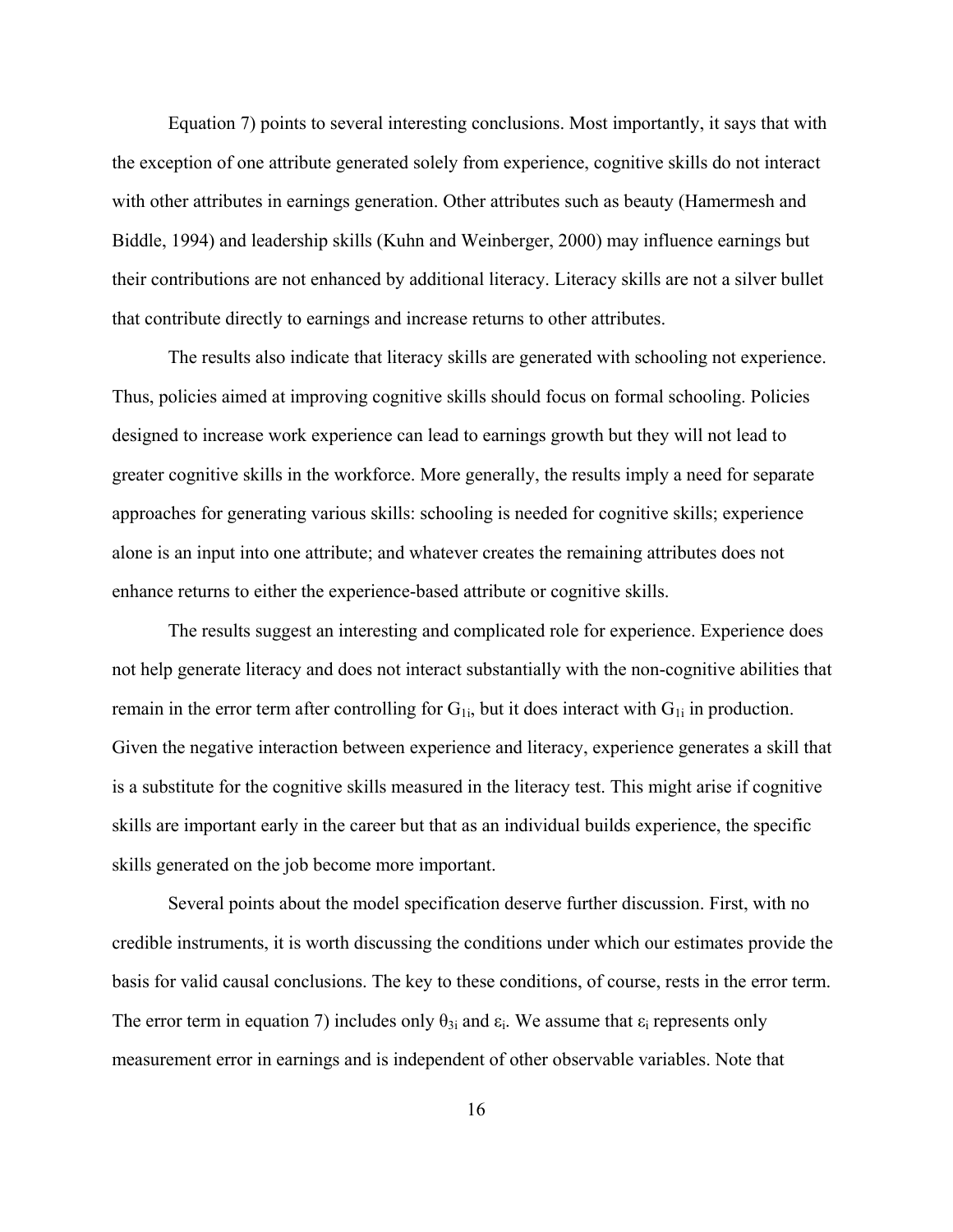cognitive ability,  $\theta_{1i}$ , is not in the error term because it is assumed to contribute only to  $G_{1i}$ , which is included in the regression. The key assumption required for a causal interpretation is that both  $G_{1i}$  and yrs<sub>i</sub> are uncorrelated with  $\theta_{3i}$ , which we interpret as non-cognitive abilities.

Is it plausible that cognitive skills and schooling are uncorrelated with  $\theta_{3i}$ ? In a standard school choice model (Card, 1999), years of schooling and unobserved abilities would generally be correlated if returns to schooling vary with ability. In our case, our estimates indicate that returns to schooling vary across quantiles (though not to a great extent), suggesting that there is variation in returns to schooling with ability. Thus, for schooling to be uncorrelated with ability, we require that returns to schooling may vary with ability but that individuals do not make their schooling choices based on that variation. This would be the case if individuals either do not know their own ability or do not know how their ability alters the market value of schooling. This assumption becomes somewhat more plausible if one assumes that  $\theta_{1i}$  contributes only to production of  $G_{1i}$  and thus is not in the error term when we control for  $G_{1i}$ . In that case, we are only requiring that individuals do not know (and therefore do not act upon) how non-cognitive abilities such as beauty alter returns to schooling.

For literacy to be uncorrelated with the error term we need the same conditions as those required for schooling to be uncorrelated, since  $G_{1i}$  is a function of schooling, plus the requirement that  $\theta_{1i}$ , the other main determinant of literacy skills, is uncorrelated with the error term. This is the reason for our assumption that only  $G_{1i}$  is a function of  $\theta_{1i}$ , since if other attributes are produced using cognitive abilities then  $\theta_{1i}$  would be in the error term even conditioning on  $G_{1i}$  and endogeneity would definitely exist. However, we also require the assumption that  $\theta_{1i}$  and  $\theta_{3i}$  are uncorrelated, i.e., that that non-cognitive abilities, such as beauty or leadership skills, are uncorrelated with cognitive abilities. This assumption does not seem overly strong. Overall, the set of assumption required to allow causal interpretation of our estimates is clearly very stringent, but does not appear to be completely beyond credibility.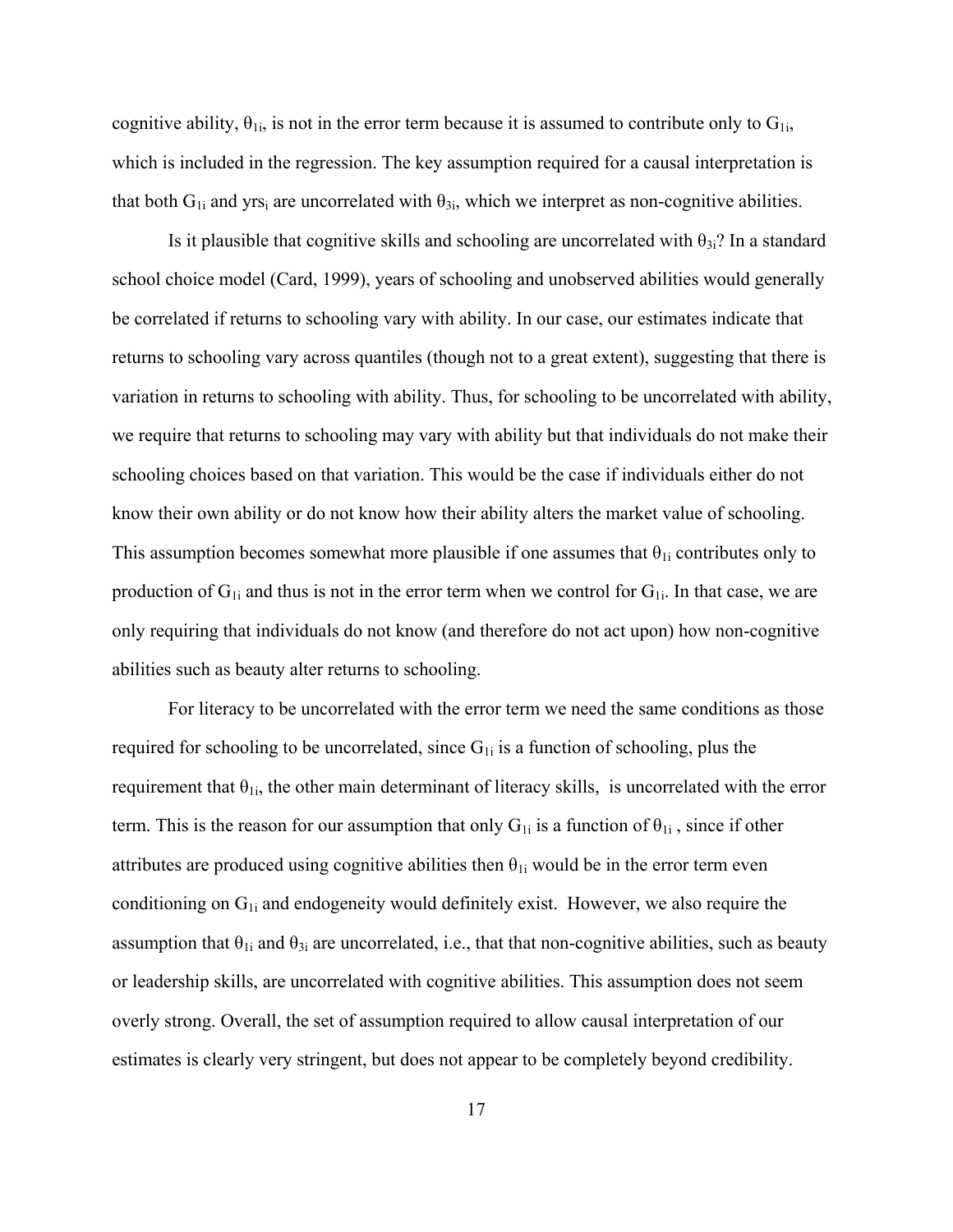Our specification is based on the assumption that any one skill is not directly used in producing any other skill. If  $G_{1i}$  helps produce other skills, our results could bear a different interpretation. For example, the negative literacy-experience interaction could reflect their being substitutes in the production of  $G_{2i}$  rather than  $G_{1i}$  and  $G_{2i}$  being substitutes in earnings generation. Changing the framework in this way would not alter the main conclusions (particularly that literacy does not alter returns to unobserved skills) unless effects of literacy in producing other skills directly offset their effects in interacting with other skills in earnings generation. The more parsimonious conclusion we have drawn here seems to be more reasonable but we cannot formally reject either possibility.

The result that literacy returns are constant across quantiles is striking. The robustness of this result was checked in numerous specifications not reported here. Removing the parental education variables and/or introducing higher order terms in experience and literacy as well as interactions between literacy and schooling do not change our conclusions. When the interaction between schooling and experience is reintroduced, even though it is generally insignificant, the literacy coefficients appear more erratic across the quantiles. However, we still cannot reject the restrictions that the coefficients on literacy and the experience-literacy interaction are constant across quantiles. Another robustness concern is with the measurement of literacy. We have used the literacy score as if it were cardinally meaningful. To the extent this is not true, one would expect to see non-linearities in the relationship between literacy and earnings (e.g., if a person with twice the literacy score has less than twice the literacy skills that employers value then the relationship between earnings and literacy should be concave). However, we find no evidence of non-linearities in this relationship. Further, even if the literacy score were only ordinally meaningful, this would probably not change the interpretations we have given to the fact that the literacy coefficient does not vary across quantiles.

To put the argument more precisely, assume that there is a cardinally meaningful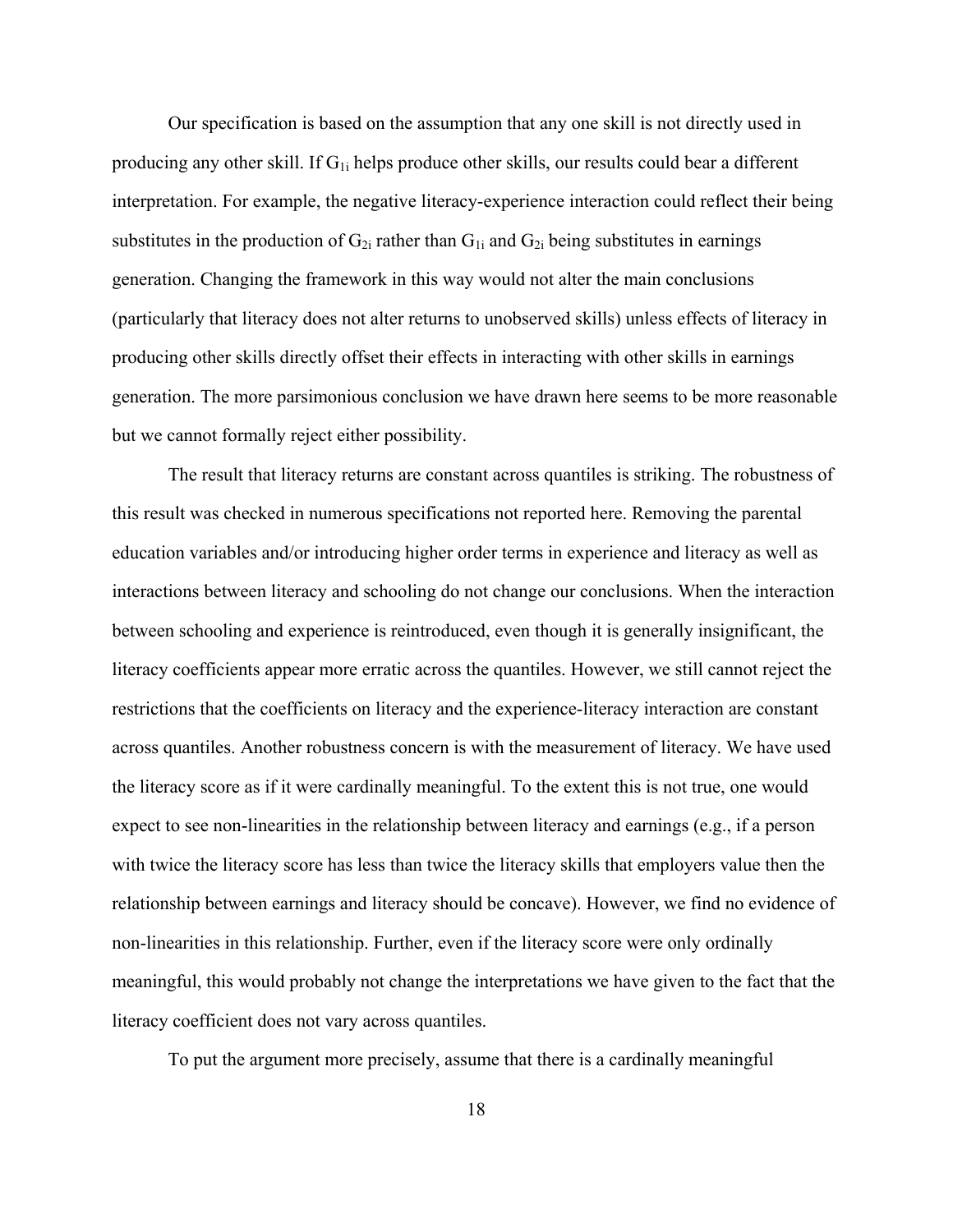cognitive skill index,  $G_{1i}$ <sup>\*</sup>, and that the measured literacy score is related to it through a monotonic function,  $G_{1i} = \mu(G_{1i}^*)$ . For simplicity, write earnings as

8) 
$$
E_i = [\phi_{0j} + \phi_{1j} \ G_{1i}] + u_{ij}
$$

and the literacy coefficients as

9) 
$$
\phi_{1j} = \phi_1 + \omega \theta_j
$$

where the term in square brackets in 8) is the jth conditional quantile and  $\theta_i$  is the value of an unobserved variable which defines the jth quantile conditional on  $G_{1i}$ . We assume the form in 9) for simplicity but our conclusions hold if we allow  $\varphi_{1j}$  to be a more general function of  $\theta_j$ . Now replace  $G_{1i}$  with the equivalent nonlinear function of  $G_{1i}$ \*, thus expressing earnings in terms of the true skill index. We then get

10)  $E_i = [\phi_{0i} + \phi_{1i} \mu (G_{1i}^*)] + u_{ij}$ 

Now, if we test for whether the coefficient on  $G_{1i}$  varies across quantiles in equation 8) and find that it does not (i.e. that  $\omega = 0$ ) then the coefficients on both linear and any higher order terms in  $G_{1i}$ <sup>\*</sup> will also not vary across quantiles as long as the  $\mu(.)$  function is not a function of  $\theta$ . Since there is no reason why this transformation would be a function of θ, we conclude that our result that returns to literacy do not vary across quantiles is not sensitive to the exact transformation on true skills represented by the test score.

### **VI. Relationship to Earlier Studies**

One key assumption is that we have a measure of cognitive skills. Readers may wonder about the relationship between results obtained when controlling for literacy and those obtained when controlling for a measure of cognitive ability,  $\theta_{1i}$ . A variety of papers include variables intended to capture cognitive ability in response to potential endogeneity of schooling. Much of this work has been done in the US, using scores on the Armed Forces Qualification Test (AFQT) as a measure of ability (e.g., Griliches and Mason (1972) and Chamberlain (1977)). The AFQT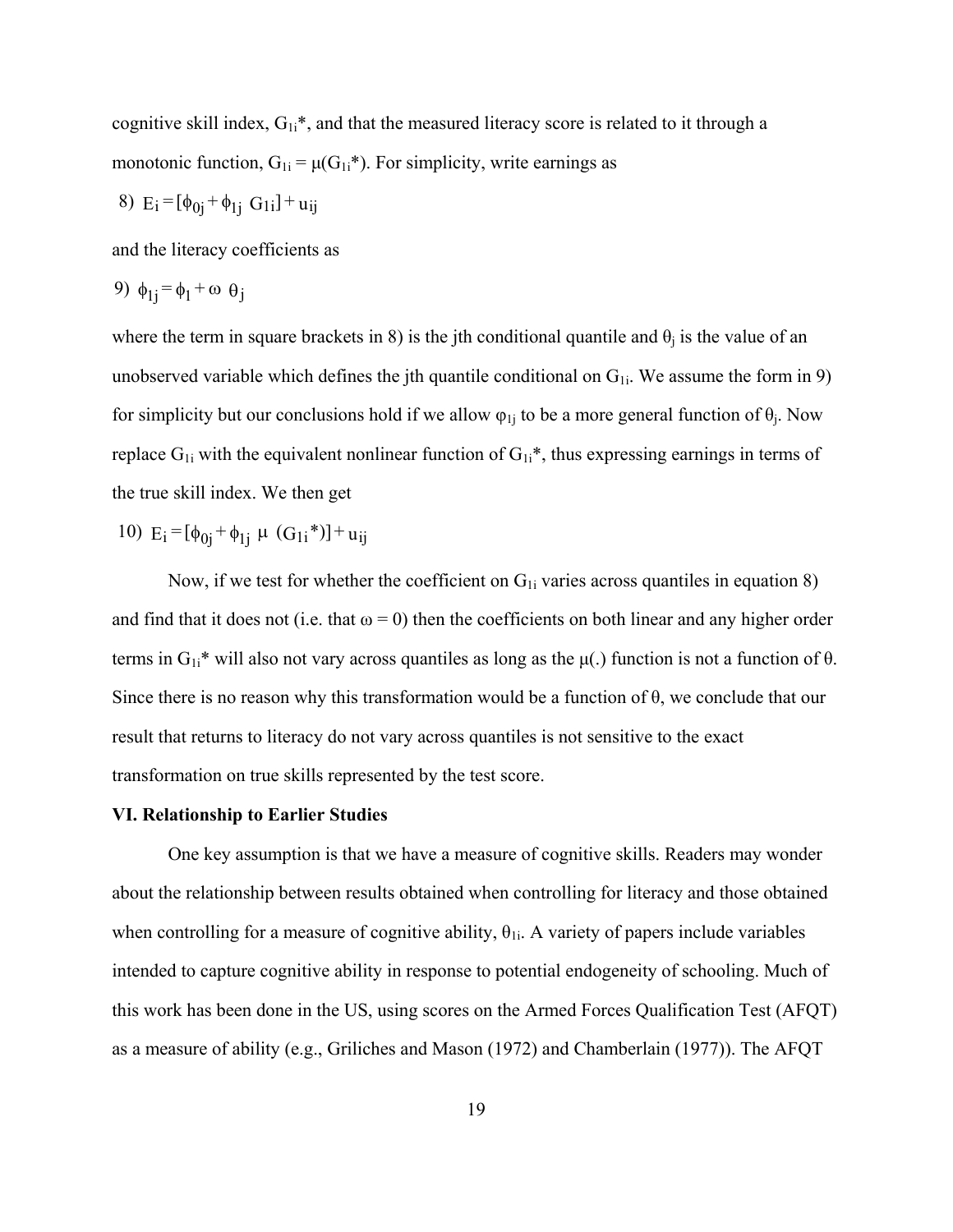includes questions on vocabulary, math and spatial relations and is intended as an IQ test adapted for the military. The goal of the test was to ascertain general cognitive abilities. In early work using AFQT scores, including the score in an earnings regression reduces the coefficient on schooling only marginally and the direct contribution of ability to earnings is "quite small" (Griliches(1977), p.9). Taken at face value, these results imply that the ability bias in measuring returns to education is quite small and that ability itself plays only a minor direct role in generating productive skills. This seems to contrast with our finding that cognitive skills play a strong role in earnings determination. We believe these differences partly reflect differences in what the variables measure. "Ability" measures are typically obtained at a time much before the period covered by the earnings data (e.g., entered the armed forces) and are intended to capture innate abilities. In contrast, IALS attempts to capture literacy skills used in everyday life that the individual possesses at the time when earnings are measured.

How do ability coefficients relate to estimates of the literacy coefficient? Recall that we view the vector of abilities as inputs into skill production rather than as productive skills in their own right. Given an observation on ability  $\theta_{1i}$ , we can write the earnings derivative as:

11) 
$$
\frac{\partial E}{\partial \theta_1} = \frac{\partial f}{\partial G_1} * \frac{\partial h_1}{\partial \theta_1} + \frac{\partial f}{\partial G_2} * \frac{\partial h_2}{\partial \theta_1} + \frac{\partial f}{\partial G_3} * \frac{\partial h_3}{\partial \theta_1}
$$

where the i subscript is suppressed for simplicity. The first derivative on the right hand side of 11) is the estimated coefficient on  $G_{1i}$ . Thus, the coefficient on a cognitive skill will only be the same as the coefficient on a cognitive ability if  $\delta h_1/\delta \theta_1 = 1$  and either cognitive ability only produces cognitive skills or skills other than literacy are not productive. The first of these conditions implies that a 1% increase in cognitive ability is equivalent to a 1% increase in the person's cognitive skill. However, if cognitive abilities are just one input into skill production then this need not be the case and we could observe, for example, a cognitive ability measure having a much smaller coefficient in an earnings regression than a cognitive skill measure.<sup>14</sup>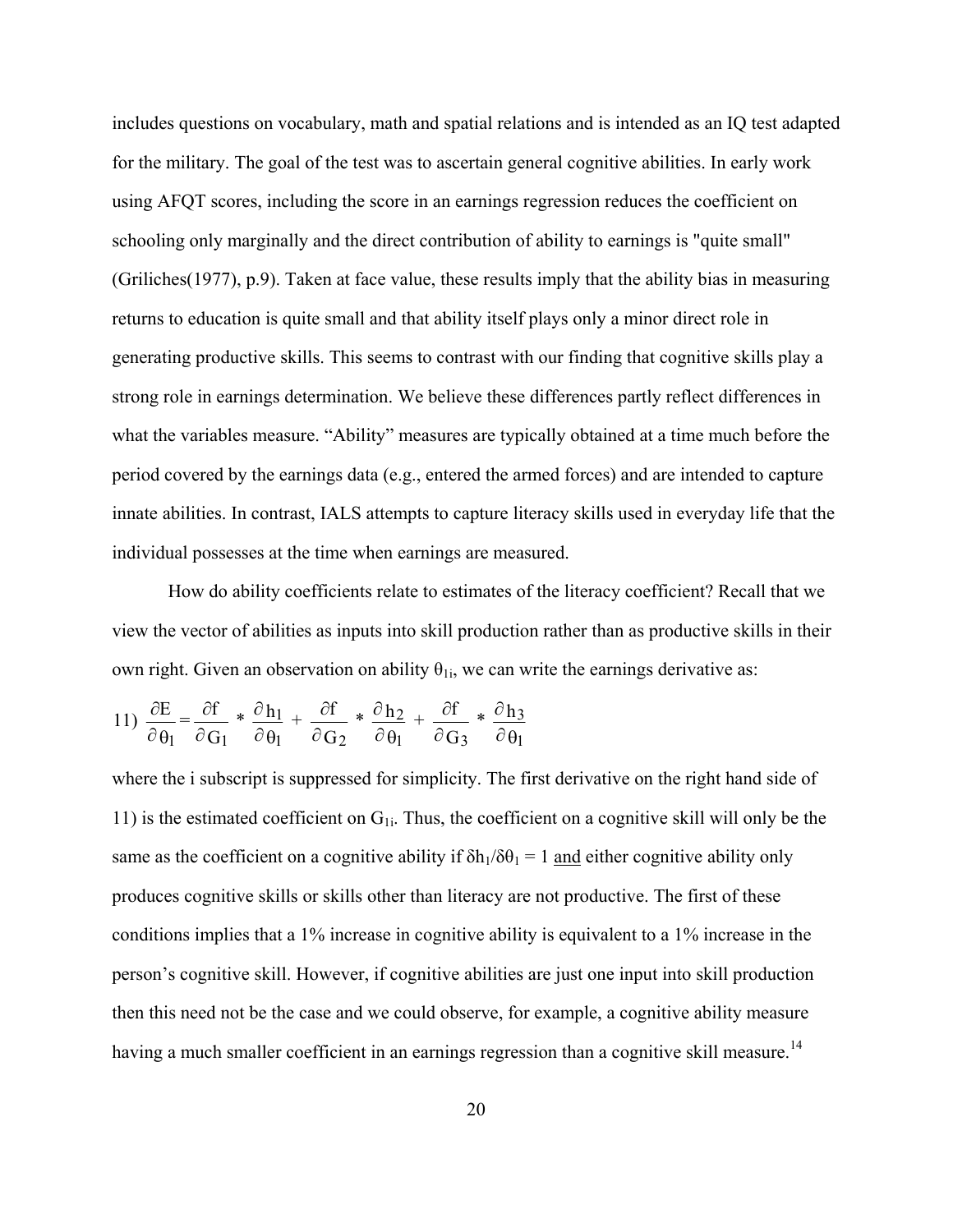Our results are related to a growing literature on the importance of non-cognitive attributes in earnings generation recently surveyed in Bowles et. al.(2001). These authors establish a framework somewhat like ours but in a mean regression specification. They cite several studies in which including a measure of cognitive ability reduces the schooling coefficient by about 20%. This is less than the reduction we found using the IALS but the cited studies generally use ability tests such as the AFQT. In either case, though, their conclusion is that the majority of the schooling impact is through endowing individuals with non-cognitive traits such as persistence and willingness to follow orders. Further, they argue that the relatively low  $R<sup>2</sup>$  values obtained even in regressions that include ability measures point to the importance of other worker attributes in generating earnings. Our findings with respect to schooling derivatives, literacy effects, and small pseudo- $R^2$  values support this interpretation.

Heckman and Rubinstein (2001) also obtain findings that they interpret as pointing to the importance of non-cognitive skills. In particular, they find that holders of General Educational Development degrees (GED's) -- high school degrees obtained through testing by former dropouts -- earn more than other dropouts but less than high school graduates. Heckman and Rubinstein argue that this is consistent with the GED holder having more cognitive skills than other dropouts (enough to make them the functional equivalents of high school graduates) but fewer non-cognitive skills than high school graduates. This supports earlier work in Cawley et. al. (1996) that indicates that cognitive abilities are a relatively minor predictor of earnings.

The main difference between our paper and this earlier work is that we use a direct measure of cognitive skill to examine the nature of potential interactions between cognitive and other skills. While Bowles and Gintis (2000) argue that cognitive and non-cognitive abilities interact positively in earnings generation, we find that cognitive skills interact negatively with skills generated through labour market experience and not at all with other (possibly noncognitive) skills.

21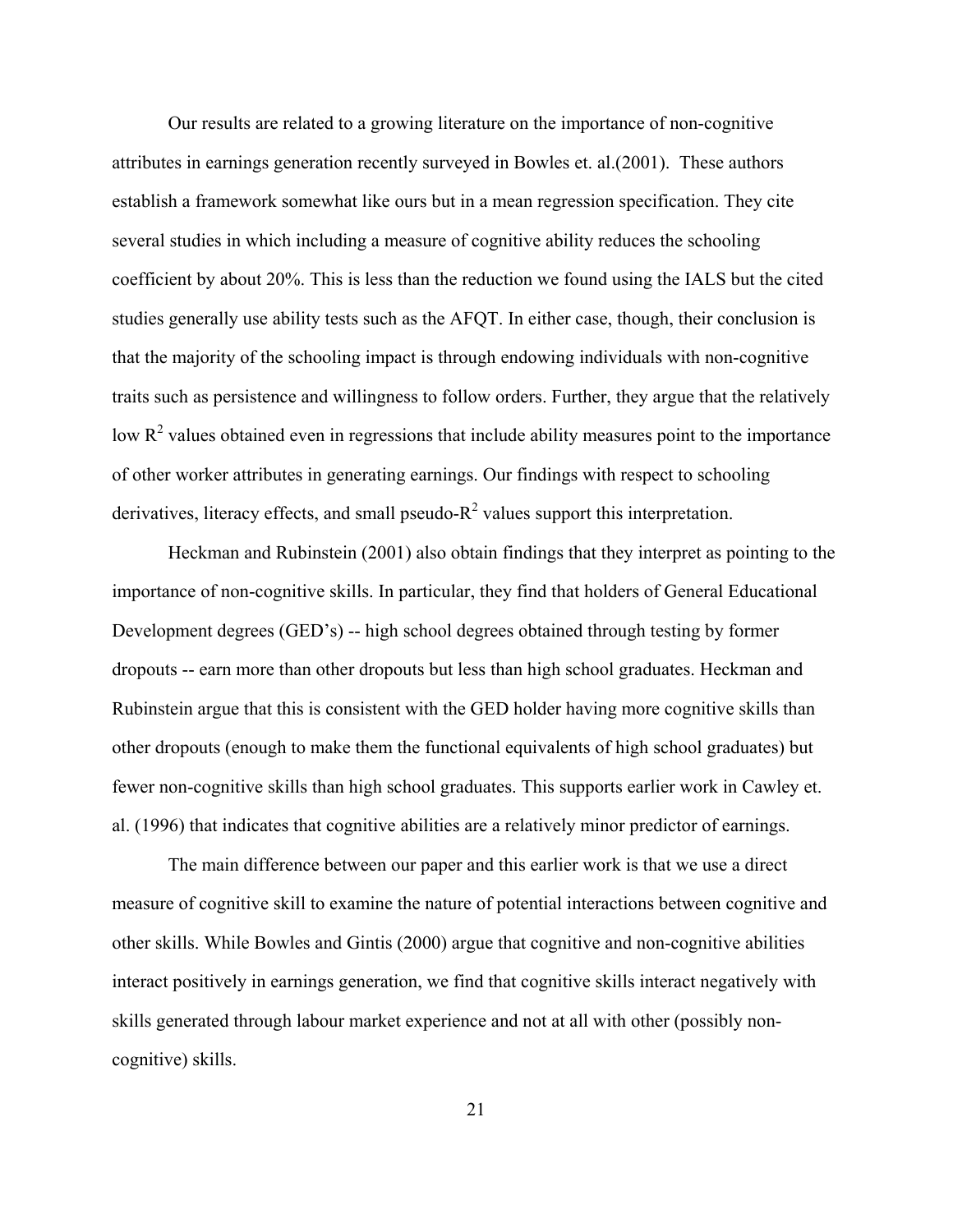More recent contributions approach the problem by introducing measures of noncognitive attributes and abilities into earnings functions. Hamermesh and Biddle (1994) show that how a person looks can affect their earnings. Goldsmith et. al.(1997) use US data to show that the elasticity of earnings with respect to measures of self-esteem is higher than the elasticities associated with schooling. Kuhn and Weinberger (2000) show that whether an individual was a leader in high school has strong positive impacts on wage levels a decade later. Interestingly, in Kuhn and Weinberger(2000) when they move from a simple specification to one that includes the individual's percentile in math and reading tests, the reading and math scores enter significantly but the coefficients on the leadership variables show little change. This is consistent with our claim that cognitive and non-cognitive attributes are orthogonal. Overall, there is clear evidence that variables beyond those measuring cognitive skills and standard human capital variables affect earnings. Our results suggest that their impact on earnings and those of cognitive skills may be separable.

## **VII. Conclusion**

In this paper, we use a direct measure of literacy to examine the importance of both cognitive and other skills and their interaction in generating earnings. We find that cognitive skills contribute significantly to earnings and that their inclusion in a regression leads to a reduction in the measured impact of schooling on earnings. This finding points partly to the importance of cognitive skills in earnings generation, but is also consistent with non-cognitive skills being even more important (Bowles et al, 2001). We also find that the impact of literacy on earnings does not vary across quantiles of the earnings distribution, that the interaction of schooling and literacy has a coefficient very near zero, that the interaction of experience and literacy is negative, and that introducing literacy skills into earnings regressions changes the impact of experience on earnings very little. Regressing the literacy score on various potential inputs to literacy production, we find that schooling is of paramount importance in explaining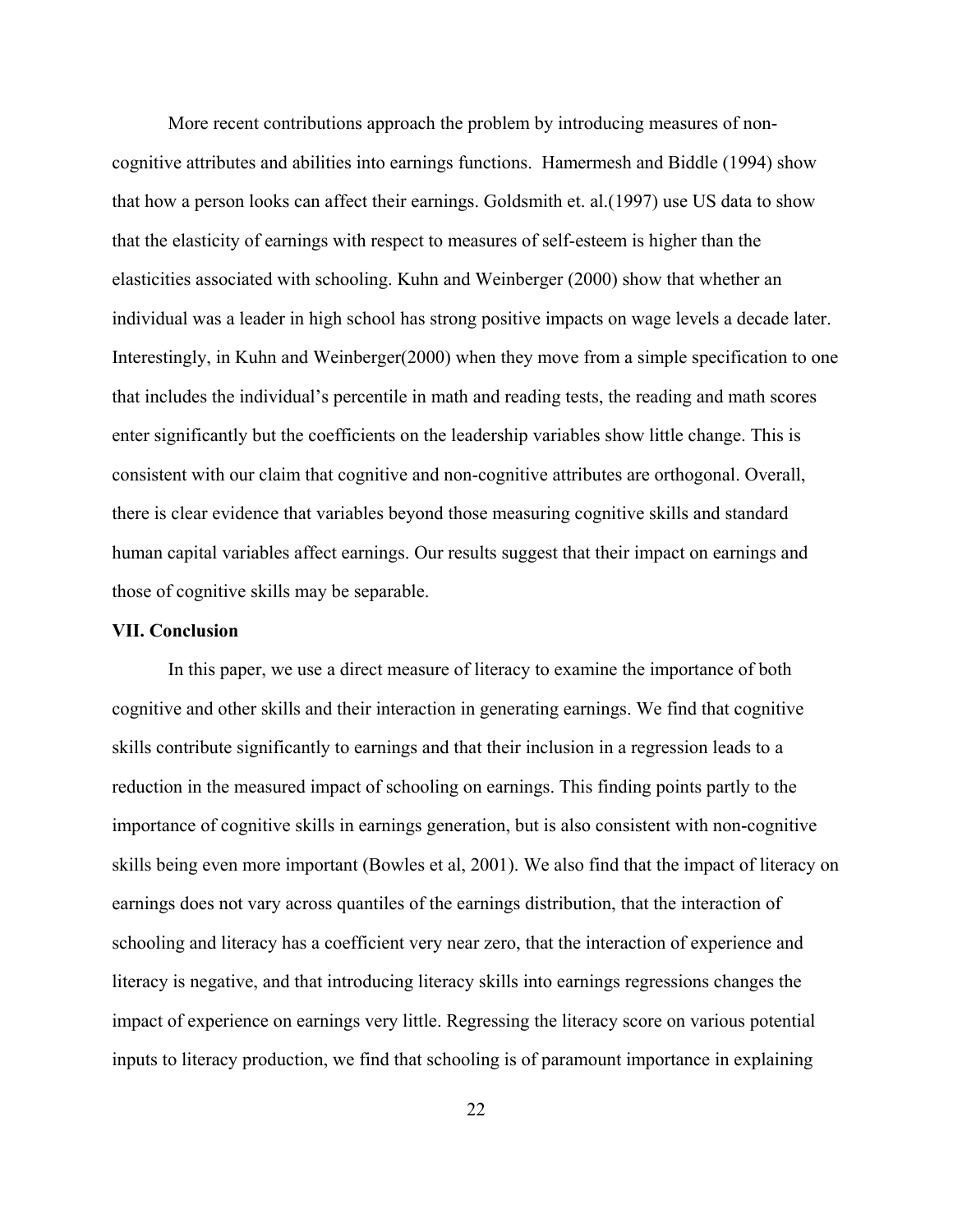individual literacy while experience has no effect. Taken together, these results support a model in which literacy skills interact with whatever skills are created through experience in generating earnings but do not interact with other, potentially non-cognitive, skills. Thus, our findings suggest that cognitive and non-cognitive skills are both productive but that having more of one does not enhance the productivity of the other. Experience plays an interesting role in our results. We interpret our estimates as implying that experience does not help create cognitive skills of the type captured in a literacy test and does not interact with non-cognitive skills. Whatever skills are generated through experience are, however, substitutes for cognitive skills in production.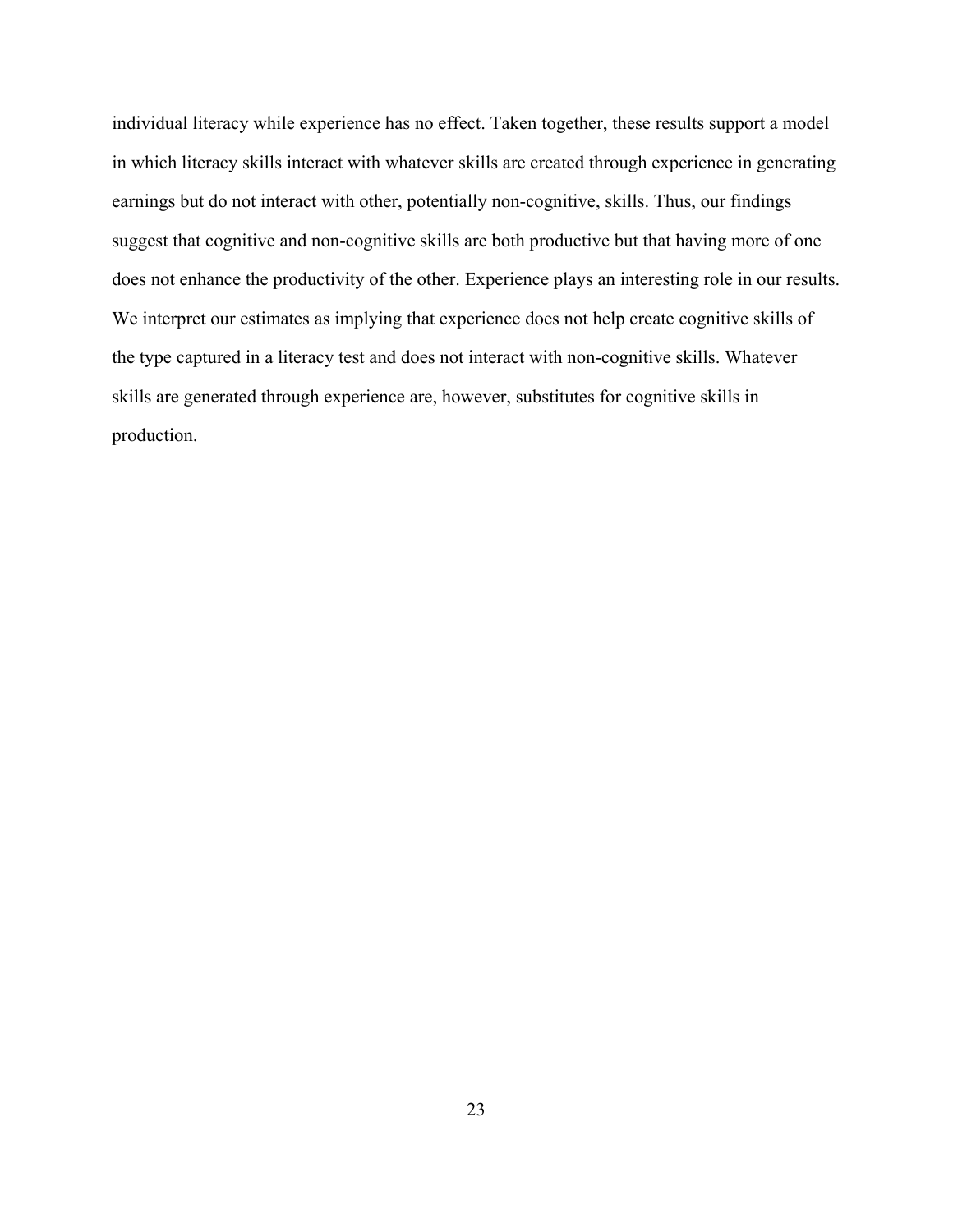## **References**

- Aris, O., K.F. Hallock and W. Sosa-Escudero(2001). "Individual Heterogeneity in the Returns to Schooling: Instrumental Variables Quantile Regression Using Twins Data," *Empirical* Economics (26), pp. 7-40.
- Bowles, S. and H. Gintis(2000). "Does Schooling Raise Earnings by Making People Smarter?" in K. Arrow, S. Bowles and S. Durlauf, eds. Meritocracy and Economic Inequality. Princeton: Princeton University Press.
- Bowles, S., H. Gintis and M. Osborne(2001). "The Determinants of Earnings: A Behavioural Approach," Journal of Economic Literature, 34(4), December, pp. 1137-76.
- Buchinsky, M. (1997). "Recent Advances in Quantile Regression Models: A Practical Guideline for Empirical Research," The Journal of Human Resources, 33(1), pp. 88-126.
- Card, D.(1999). "The Causal Effect of Education on Earnings," in O. Ashenfelter and D. Card (eds.) Handbook of Labor Economics, Vol. IIIa. Amsterdam: Elsevier.
- Cawley, J., K. Conneely, J.J. Heckman and E. Vytlacil (1996). "Measuring the Effects of Cognitive Ability," NBER Working Paper No. 5645.
- Chamberlain, G. (1977) "Education, Income and Ability Revisited" Journal of Econometrics 5, pp. 241-57.
- Charette, M.F. and R. Meng (1998). "The Determinants of Literacy and Numeracy, and the Effect of Literacy and Numeracy on Labour Market Outcomes," Canadian Journal of Economics 31 (No. 3, August) pp. 495-517.
- Goldsmith, A.H., J.P. Veum and W. Darity Jr. (1997). "The Impact of Psychological and Human Capital on Wages," Economic Inquiry 35 (No. 4) pp. 815-29.
- Green, D.A. and W.C. Riddell (2002). "Literacy and Earnings: An Investigation of the Interaction of Cognitive and Non-Cognitive Attributes in Earnings Generation." UBC Department of Economics, Discussion Paper 02-11.
- Griliches, Z.(1977). "Estimating the Returns to Schooling: Some Econometric Problems," Econometrica 45 (No. 1) pp. 1-22.
- Griliches, Z. and W.M. Mason (1972). "Education, Income and Ability," Journal of Political Economy pp. S74-S103.
- Hamermesh, D.S. and J.E. Biddle (1994). "Beauty and the Labor Market," American Economic Review, 84 (No. 5) pp. 1174-94.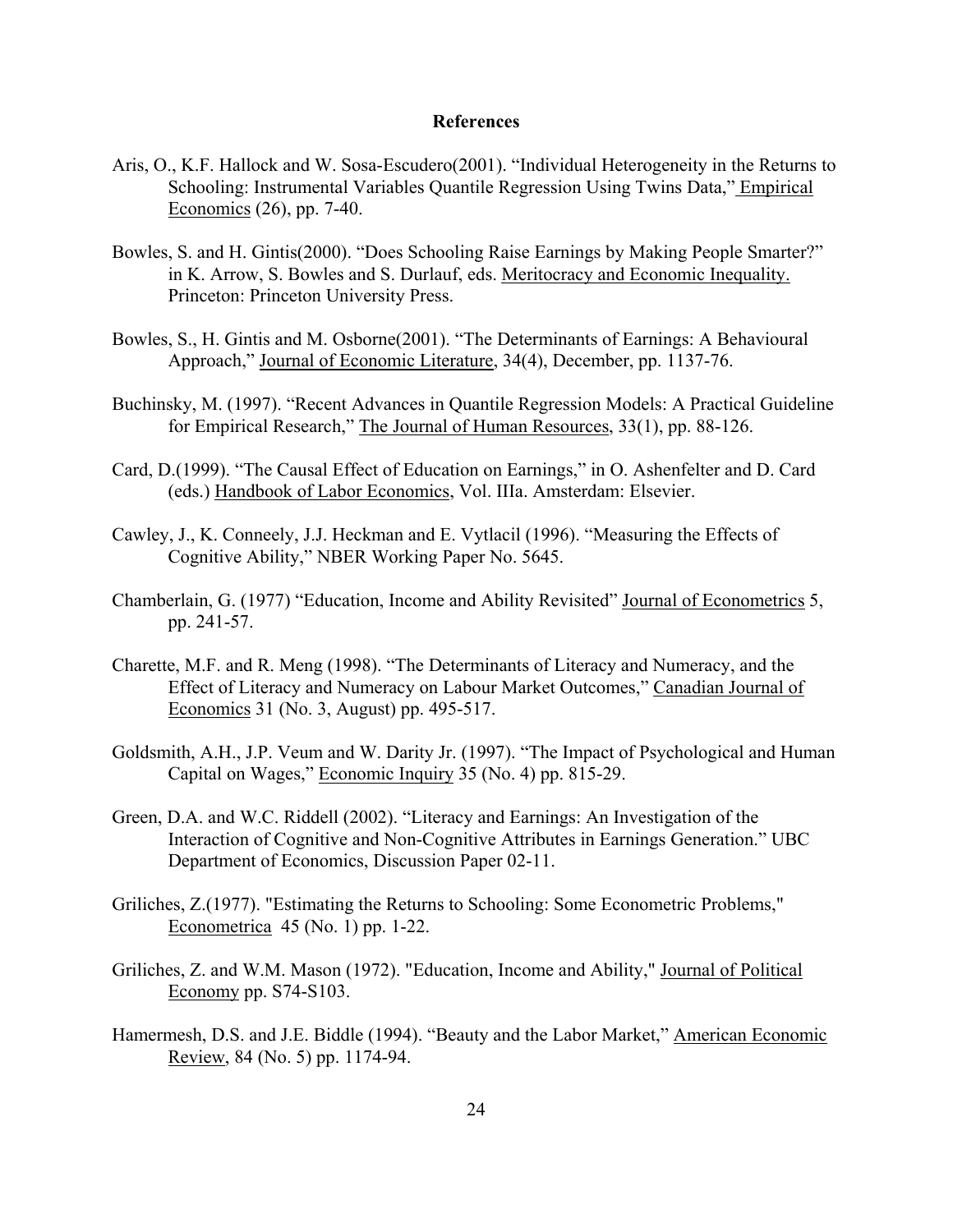- Heckman, J.J. and Y. Rubinstein (2001). "The Importance of Noncognitive Skills: Lessons from the GED Testing Program," American Economic Review 91 (May) pp. 145-149.
- Katz, L.F. and D.F. Autor (1999). "Changes in the Wage Structure and Earnings Inequality" in O. Ashenfelter and D. Card (eds.) Handbook of Labor Economics, Vol. IIIa. Amsterdam: Elsevier.
- Kuhn, P. and C. Weinberger (2000). "Leadership Skills and Labor Market Outcomes," University of California, Santa Barbara, mimeo.
- Murnane, R.J., J.B. Willett, and F. Levy (1995). "The Growing Importance of Cognitive Skills in Wage Determination," Review of Economics and Statistics 77 ( May) pp. 251-66.
- Murphy, K.M. and F. Welch (1990). "Empirical Age-Earnings Profiles" Journal of Labor Economics 8 (April) pp. 2020-229.
- Osberg, L. Schooling, Literacy and Individual Earnings. Ottawa: Statistics Canada, 2000.
- Statistics Canada (1996). Reading the Future: A Portrait of Literacy in Canada. Ottawa: Statistics Canada.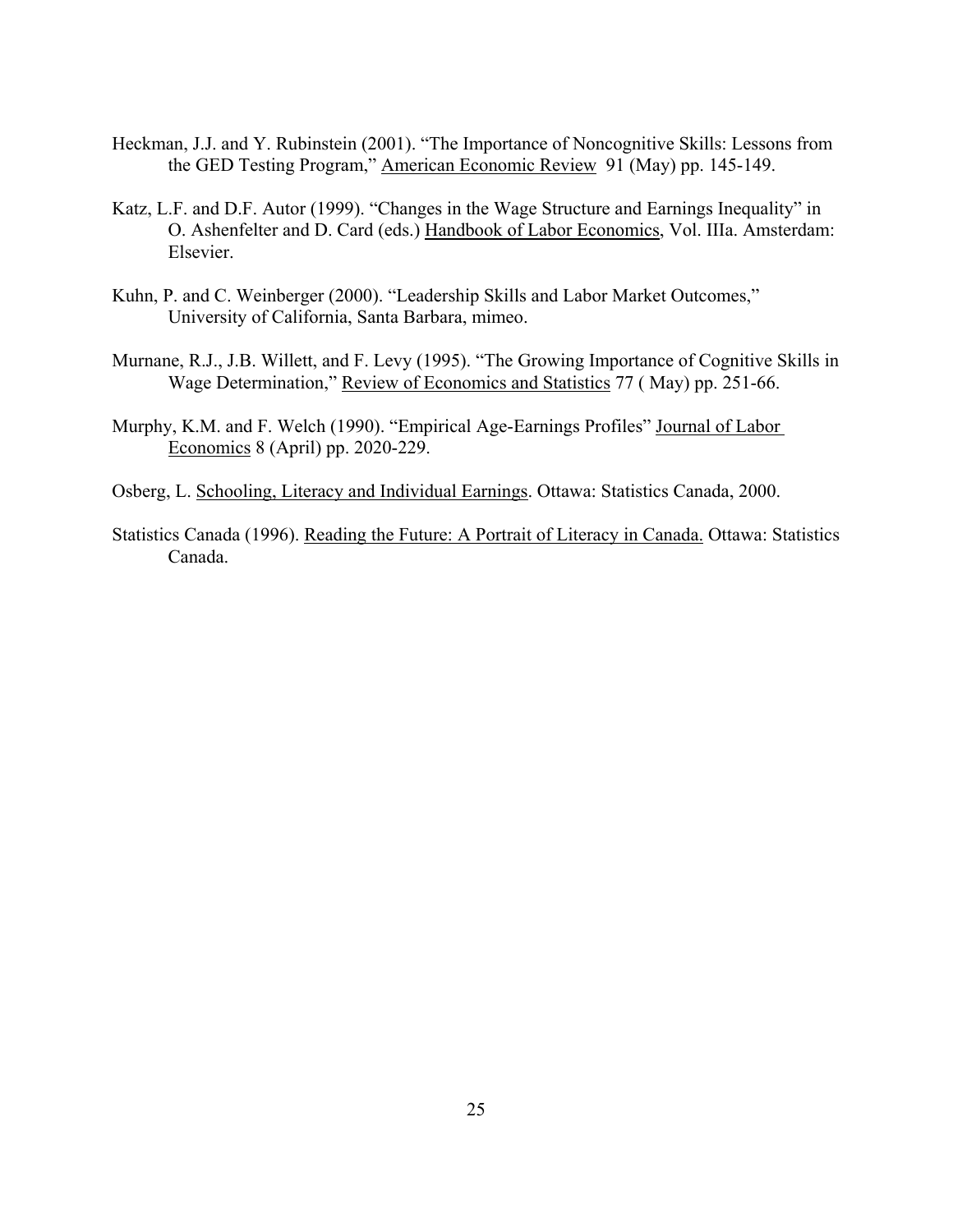|                                         | $10^{\text{th}}$ | $25^{\text{th}}$ | $50^{\text{th}}$ | $75^{\text{th}}$ | 90 <sup>th</sup> |
|-----------------------------------------|------------------|------------------|------------------|------------------|------------------|
|                                         | Percentile       | Percentile       | Percentile       | Percentile       | Percentile       |
| <b>Schooling</b><br><b>Derivatives</b>  |                  |                  |                  |                  |                  |
| School = $12$                           | .087             | .085             | .13              | .15              | .098             |
| $Exp = 5$                               | (.028)           | (.017)           | (.017)           | (.011)           | (.032)           |
| School = $12$                           | .080             | .078             | .10              | .11              | .072             |
| $Exp = 15$                              | (.024)           | (.012)           | (.011)           | (.0090)          | (.022)           |
| School = $12$                           | .072             | .070             | .077             | .078             | .046             |
| $Exp = 25$                              | (.023)           | (.0092)          | (.0096)          | (.0084)          | (.014)           |
| School = $16$                           | .069             | .055             | .080             | .090             | .057             |
| $Exp = 5$                               | (.020)           | (.0099)          | (.012)           | (.0084)          | (.020)           |
| School = $16$                           | .061             | .047             | .054             | .055             | .031             |
| $Exp = 15$                              | (.014)           | (.0055)          | (.0063)          | (.0054)          | (.012)           |
| School = $16$                           | .053             | .040             | .029             | .021             | .0051            |
| $Exp = 25$                              | (.014)           | (.0083)          | (.0093)          | (.0049)          | (.011)           |
| <b>Experience</b><br><b>Derivatives</b> |                  |                  |                  |                  |                  |
| School = $12$                           | .066             | .073             | .069             | .056             | .058             |
| $Exp = 5$                               | (.011)           | (.0075)          | (.0061)          | (.0057)          | (.011)           |
| School = $12$                           | .041             | .042             | .042             | .037             | .032             |
| $Exp = 15$                              | (.0066)          | (.0043)          | (.0035)          | (.0023)          | (.0056)          |
| School = $12$                           | .016             | .011             | .015             | .019             | .0057            |
| $Exp = 25$                              | (.0031)          | (.0027)          | (.0019)          | (.0029)          | (.0043)          |
| School = $16$                           | .063             | .070             | .058             | .042             | .047             |
| $Exp = 5$                               | (.011)           | (.0064)          | (.0050)          | (.0053)          | (.0083)          |
| School = $16$                           | .038             | .039             | .032             | .024             | .021             |
| $Exp = 15$                              | (.0071)          | (.0036)          | (.0036)          | (.0022)          | (.0035)          |
| School = $16$                           | .013             | .0083            | .0048            | .0049            | $-.0047$         |
| $Exp = 25$                              | (.0046)          | (.0034)          | (.0040)          | (.0032)          | (.0046)          |

**Table 1: Derivatives of Log Earnings at Various Quantiles**

Note: Calculations based on coefficients reported in Green and Riddell (2002). Standard errors created from bootstrapped variance-covariance matrix for the coefficients.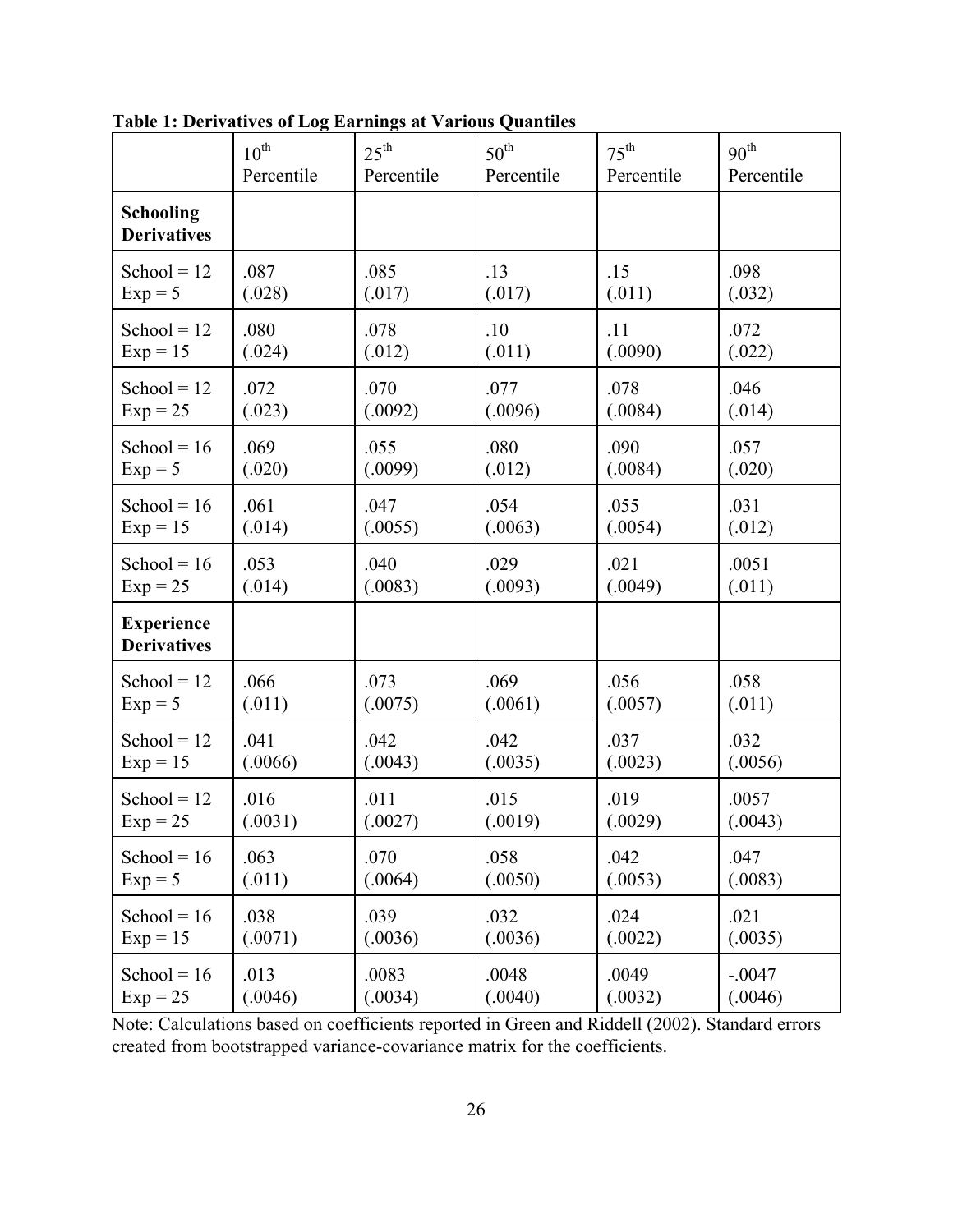| <b>Variables</b>                         | $\mathbf{1}$ | $\overline{2}$       | 3                       | 4                       |
|------------------------------------------|--------------|----------------------|-------------------------|-------------------------|
| Years of Education                       | $.27*$       | $.21*$               | $.22*$                  | $.18*$                  |
|                                          | (.042)       | (.040)               | (.044)                  | (.037)                  |
| Years of Education                       | $-0.0055*$   | $-.0047*$            | $-.0035*$               | $-.0046*$               |
| Squared                                  | (.0012)      | (.0010)              | (.0013)                 | (.0011)                 |
| Average IALS Score                       |              | $.0029*$<br>(.00047) | $.0082*$<br>(.0023)     | $.0057*$<br>(.00085)    |
| Experience                               | $.11*$       | $.10*$               | $.12*$                  | $.12*$                  |
|                                          | (.016)       | (.010)               | (.016)                  | (.017)                  |
| <b>Experience Squared</b>                | $-.0013*$    | $-.0012*$            | $-.0011*$               | $-.0011*$               |
|                                          | (.00013)     | (.00010)             | (.00015)                | (.00016)                |
| <b>Years of Education</b>                | $-0024*$     | $-.0021*$            | $-.00080$               |                         |
| *Experience                              | (.00089)     | (.00057)             | (.00094)                |                         |
| <b>Years of Education</b><br>*IALS Score |              |                      | $-.00020$<br>(.00014)   |                         |
| Experience<br>*IALS Score                |              |                      | $-.00014*$<br>(.000054) | $-.00018*$<br>(.000046) |
| Father's Ed - High                       | .032         | .0058                | $-.057$                 | $-.050$                 |
| School or Post Sec.                      | (.042)       | (.045)               | (.045)                  | (.042)                  |
| Father's Ed - University                 | $-.22*$      | $-19*$               | $-.28*$                 | $-.33*$                 |
|                                          | (.096)       | (.068)               | (.069)                  | (.058)                  |
| Mother's Ed - High                       | .011         | $-.090+$             | $-.043$                 | $-.031$                 |
| School or Post Sec.                      | (.045)       | (.049)               | (.044)                  | (.044)                  |
| Mother's Edn -                           | $-.042$      | .028                 | .12                     | .14                     |
| University                               | (.17)        | (.12)                | (.12)                   | (.10)                   |
| Constant                                 | $7.13*$      | $7.05*$              | 5.99*                   | $6.65*$                 |
|                                          | (.43)        | (.31)                | (.25)                   | (.35)                   |
| Pseudo $R^2$                             | .26          | .30                  | .31                     | .30                     |

 **Table 2: Log Annual Earnings Median Regressions**

Notes: \* (+) corresponds to significantly different from zero at the 5%(10%) level. Standard errors generated from bootstrapped variance-covariance matrix, based on 200 replications.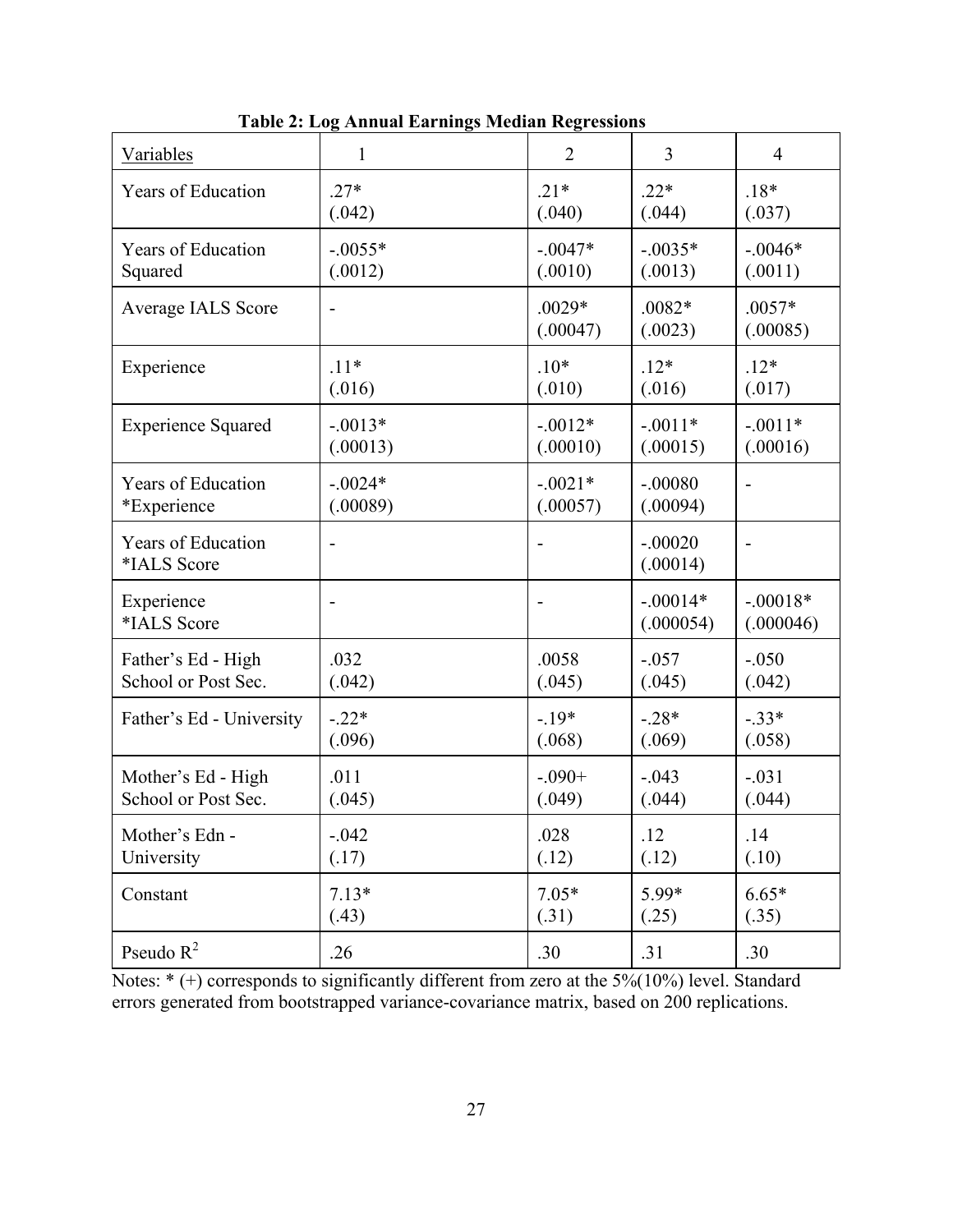| Variables                                  | $10^{\text{th}}$     | $25^{\text{th}}$     | $50^{\text{th}}$     | $75^{\text{th}}$     | 90 <sup>th</sup>     |
|--------------------------------------------|----------------------|----------------------|----------------------|----------------------|----------------------|
|                                            | Percentile           | Percentile           | Percentile           | Percentile           | Percentile           |
| Years of                                   | $.15*$               | $.18*$               | $.18*$               | $.18*$               | $.11*$               |
| Education                                  | (.061)               | (.045)               | (.038)               | (.042)               | (.045)               |
| Years of<br>Education<br>Squared           | $-.0038*$<br>(.0019) | $-.0046*$<br>(.0014) | $-.0046*$<br>(.0012) | $-.0049*$<br>(.0013) | $-.0033*$<br>(.0014) |
| Average                                    | $.0061*$             | $.0063*$             | $.0057*$             | $.0059*$             | $.0067*$             |
| <b>IALS</b> Score                          | (.0018)              | (.00083)             | (.00088)             | (.00085)             | (.0016)              |
| Experience                                 | $.13*$               | $.13*$               | $.12*$               | $.13*$               | $.10*$               |
|                                            | (.031)               | (.018)               | (.019)               | (.010)               | (.029)               |
| Experience                                 | $-.0013*$            | $-.0013*$            | $-.0011*$            | $-.0010*$            | $-.0010*$            |
| Squared                                    | (.00027)             | (.00017)             | (.00016)             | (.00021)             | (.00033)             |
| Experience                                 | $-.00018*$           | $-.00017*$           | $-.00018*$           | $-.00021*$           | $-.00016*$           |
| *IALS Score                                | (.000074)            | (.000043)            | (.000049)            | (.00046)             | (.000066)            |
| Father's Ed-<br>H. School or<br>Post Sec.  | .13<br>(.11)         | .024<br>(.10)        | $-.050$<br>(.043)    | $-010$<br>(.090)     | $-15*$<br>(.073)     |
| Father's Ed-                               | .14                  | $-12$                | $-.33*$              | $-.30*$              | $-.26*$              |
| University                                 | (.13)                | (.076)               | (.058)               | (.11)                | (.10)                |
| Mother's Ed<br>- H. School<br>or Post Sec. | $-.27$<br>(.11)      | $-12+$<br>(.067)     | $-.031$<br>(.042)    | $-.093$<br>(.081)    | $-0.015$<br>(.081)   |
| Mother's Ed                                | $-.44*$              | $-.23$               | .14                  | .069                 | .060                 |
| - University                               | (.18)                | (.20)                | (.12)                | (.11)                | (.12)                |
| Constant                                   | $6.20*$              | $6.13*$              | $6.65*$              | $6.71*$              | $7.52*$              |
|                                            | (0.92)               | (.51)                | (.38)                | (.44)                | (.68)                |
| Number of<br>Obs.                          | 646                  | 646                  | 646                  | 646                  | 646                  |
| Pseudo $R^2$                               | .22                  | .25                  | .26                  | .22                  | .15                  |

 **Table 3: Log Annual Earnings Quantile Regressions With Literacy Variables**

Notes:  $*(+)$  corresponds to being significantly different from zero at the 5% (10%) level. Standard errors generated from bootstrapped variance-covariance matrix, based on 200 replications.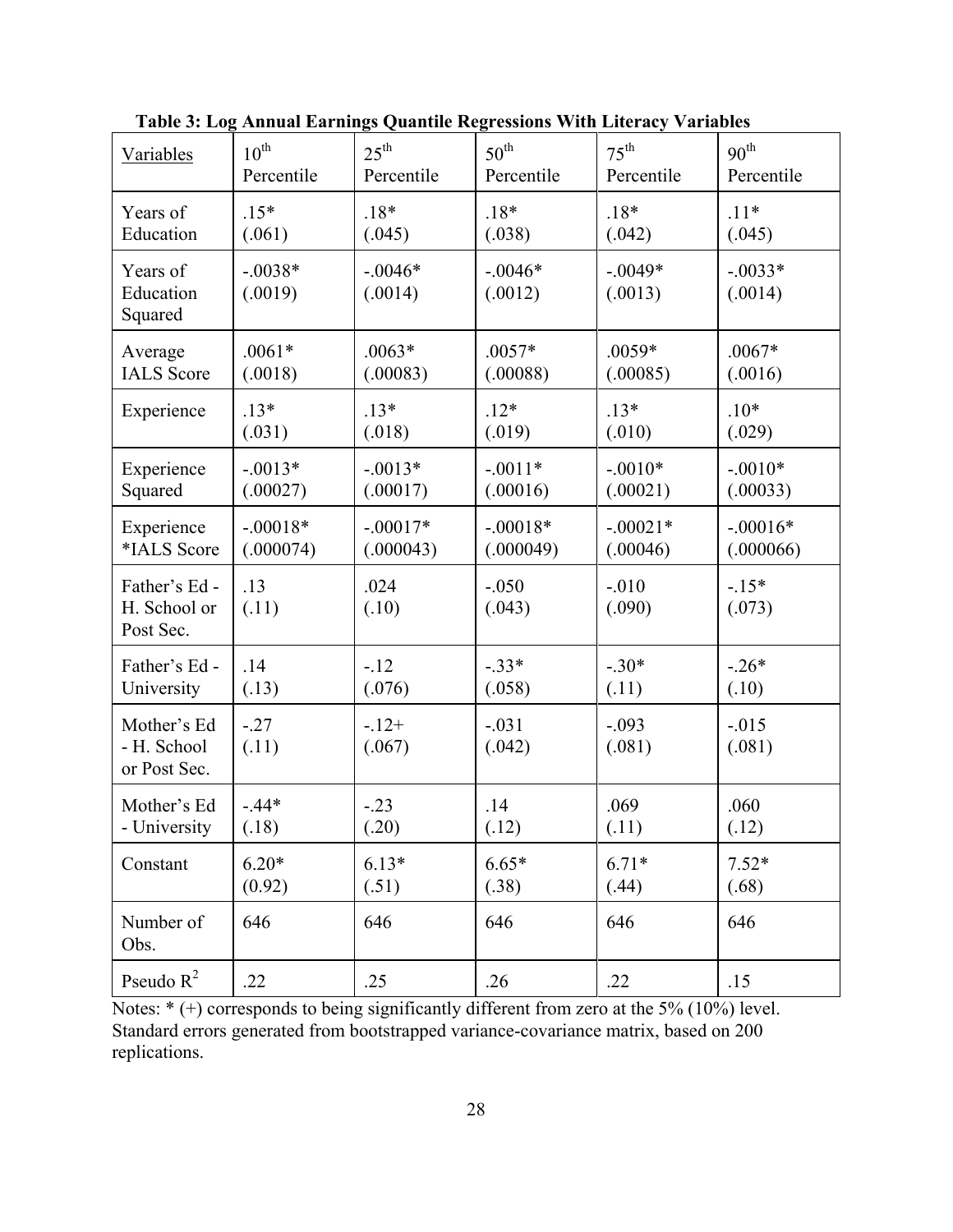|                                         | $10^{\text{th}}$ | $25^{\text{th}}$ | $50^{\text{th}}$ | $75^{\text{th}}$ | 90 <sup>th</sup> |
|-----------------------------------------|------------------|------------------|------------------|------------------|------------------|
|                                         | Percentile       | Percentile       | Percentile       | Percentile       | Percentile       |
| Schooling<br><b>Derivatives</b>         |                  |                  |                  |                  |                  |
| School = $12$                           | .063             | .067             | .067             | .064             | .030             |
|                                         | (.019)           | (.012)           | (.013)           | (.013)           | (.014)           |
| School = $16$                           | .039             | .029             | .031             | .024             | .0058            |
|                                         | (.012)           | (.0080)          | (.0076)          | (.0070)          | (.010)           |
| <b>Experience</b><br><b>Derivatives</b> |                  |                  |                  |                  |                  |
| $Exp = 5$                               | .063             | .069             | .060             | .058             | .052             |
| Score = $287$                           | (.012)           | (.0065)          | (.0062)          | (.0066)          | (.012)           |
| $Exp = 15$                              | .037             | .040             | .038             | .037             | .028             |
| Score = $287$                           | (.0069)          | (.0037)          | (.0036)          | (.0031)          | (.0059)          |
| $Exp = 25$                              | .010             | .011             | .015             | .017             | .0052            |
| Score = $287$                           | (.0031)          | (.0028)          | (.0027)          | (.0030)          | (.0035)          |
| <b>IALS</b> Score<br><b>Derivatives</b> |                  |                  |                  |                  |                  |
| $Exp = 5$                               | .0049            | .0054            | .0046            | .046             | .048             |
|                                         | (.0014)          | (.00066)         | (.00069)         | (.00067)         | (.00013)         |
| $Exp = 15$                              | .0032            | .0035            | .0030            | .0026            | .0032            |
|                                         | (.00084)         | (.00049)         | (.00047)         | (.00045)         | (.00080)         |
| $Exp = 25$                              | .0015            | .0017            | .0013            | .00066           | .0017            |
|                                         | (.00070)         | (.00064)         | (.00067)         | (.00061)         | (.00067)         |

**Table 4 Derivatives of Log Earnings With Respect to Schooling, Experience and Literacy**

Note: Calculations based on coefficients reported in Table 3. Standard errors created from bootstrapped variance-covariance matrix for the coefficients.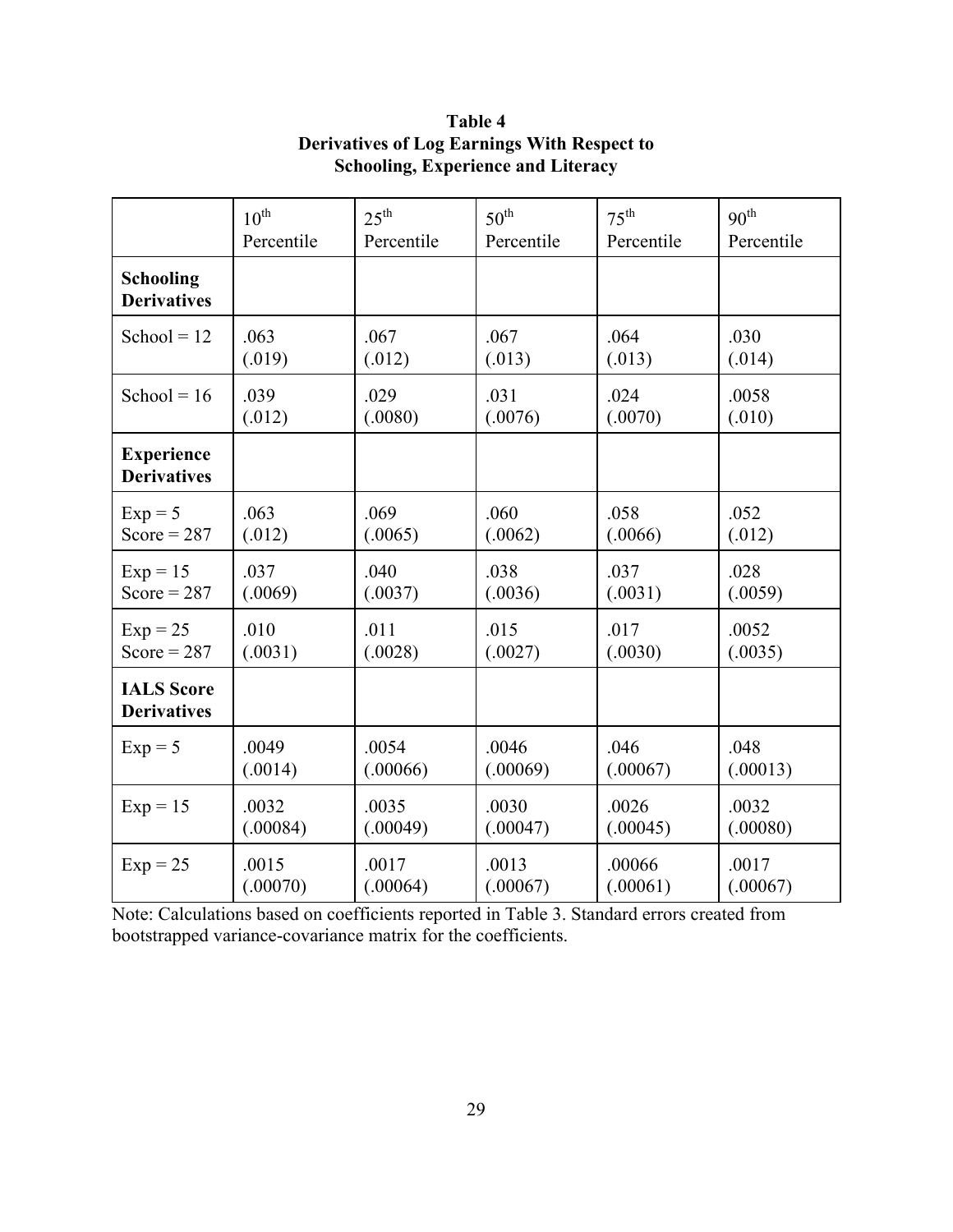# **Endnotes**

2. We omit higher order interaction terms because they do not enter our specifications consistently.

3. The h(.) functions may contain other inputs (for example, we consider parental education in our empirical work). We restrict discussion to schooling and experience because additional inputs do not change the discussion but complicate the expressions.

4. These specifications represent the outcome of previous testing. In particular, further interactions among the higher order terms in schooling and experience and the other variables were found to be insignificantly different from zero. We also used specifications that included cubic and quartic terms in experience but doing so resulted in less precision without changing any conclusions.

5. The  $R<sup>2</sup>$  changed very little whether we included one score or all three and the standard errors on the coefficients associated with the test scores became quite large when all three scores were included. The correlation between prose and document literacy scores is .897 in our data; that between prose and quantitative is .894; and that between document and quantitative is .904.

6.Many US studies find that the partial relationship between earnings and education is approximately linear, so omit the quadratic schooling term (Card, 1999). The schoolingexperience interaction term is also often omitted for similar reasons.

7. In an earlier set of estimations, we also included cubic and quartic terms in experience. None of our results or conclusions changed with their inclusion and we elected to use a more parsimonious specification given our combination of using quantile regressions on a somewhat small sample.

8. To run this test we first generated an estimate of the variance-covariance matrix for the complete set of estimated coefficients across all 5 estimated quantiles. We generated the variance-covariance matrix using what Buchinsky (1997) calls the Design Matrix Bootstrap Estimator (with 200 replications) adjusted to utilize the IALS sample weights. All subsequent testing is based on this, or similarly constructed, variance-covariance matrices. The test statistic is distributed as  $\chi^2(36)$  and takes a value of 108.34. The relevant critical value for a 5% level of significance test is 50.71.

9. We also implemented specifications including higher order terms in the literacy score but

<sup>1.</sup> The distinction between attributes (personal characteristics that enhance earnings) and skills (characteristics that aid productivity in specific tasks) may be important in some circumstances. In this taxonomy, skills focus on facility with specific tasks while attributes include characteristics such as persistence and willingness to follow orders. This distinction does not matter here, and we use both terms interchangeably.